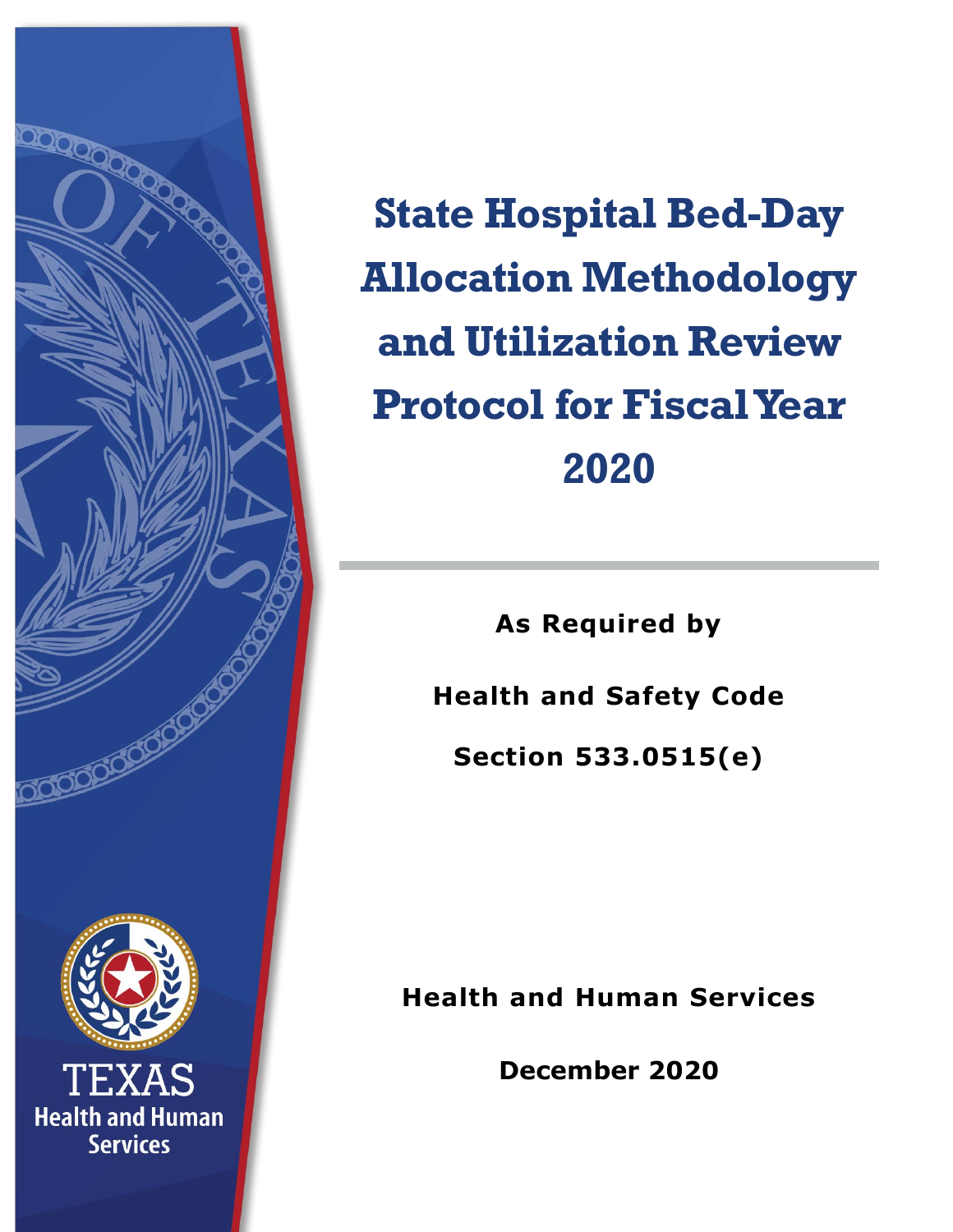## <span id="page-1-0"></span>**Table of Contents**

| 7. Outcomes of Implementation - Utilization Review 21            |
|------------------------------------------------------------------|
| 8. JCAFS Recommendations to Enhance the Effective and Efficient  |
|                                                                  |
|                                                                  |
| Appendix A. JCAFS Recommendations for Updated Bed-Day Allocation |
| Recommendations for an Updated Bed-Day Allocation MethodologyA-1 |
|                                                                  |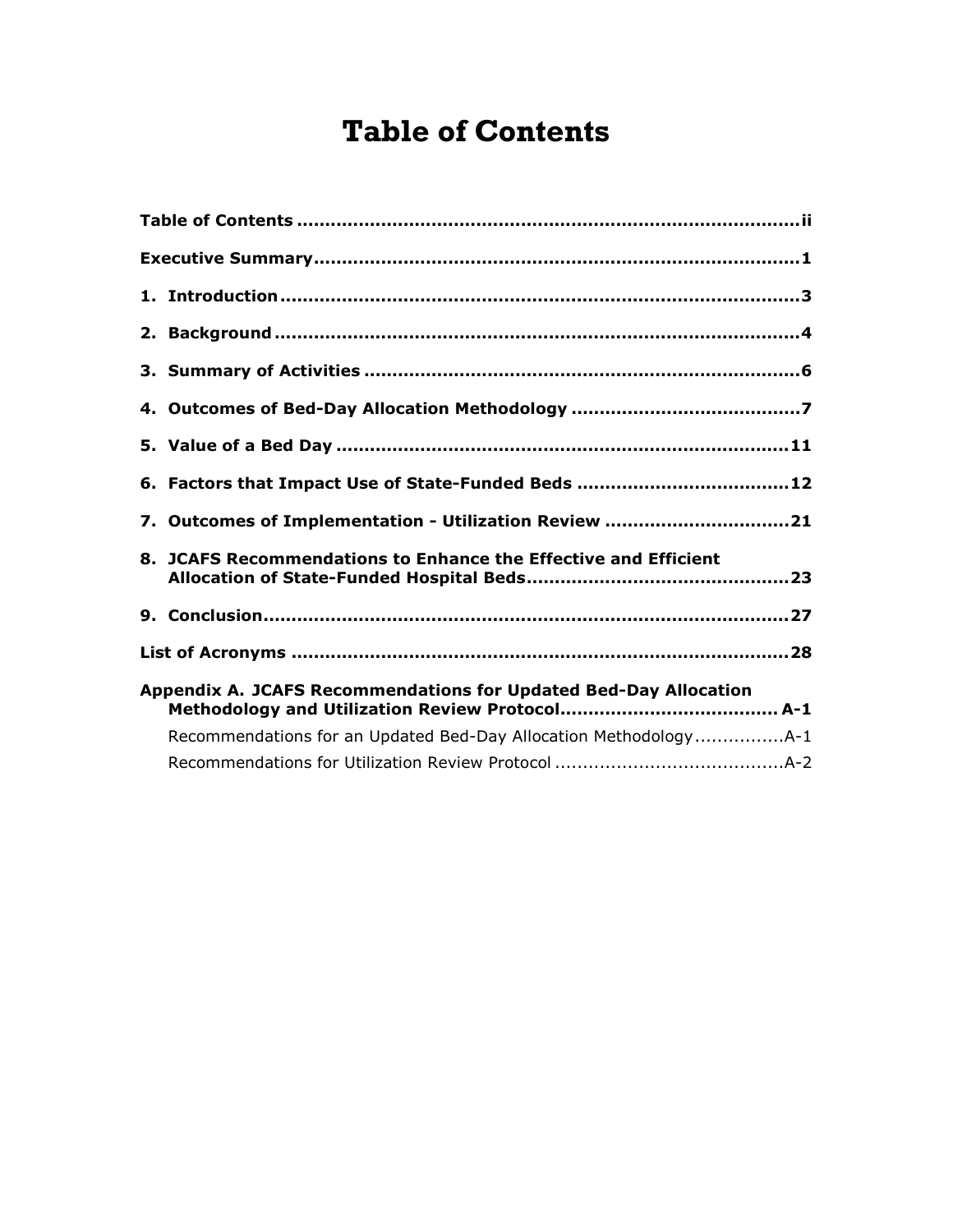### <span id="page-2-0"></span>**Executive Summary**

[Texas Health and Safety Code, Section 533.0515\(e\),](https://statutes.capitol.texas.gov/Docs/HS/htm/HS.533.htm#533.0515) directs the Health and Human Services Commission (HHSC) to submit a legislative report regarding a bed-day allocation methodology and utilization review protocol. This report provides information on:

- 1. Activities to update the bed-day allocation methodology and utilization review protocol;
- 2. The outcomes of the implementation of the bed-day allocation methodology by region;
- 3. The actual value of a bed day for the two years preceding the report and the projected value for the five years following the report;
- 4. An evaluation of factors that impact the use of state-funded hospital beds by region;
- 5. The outcomes of the implementation of the bed-day utilization review protocol and its impact on the use of state-funded hospital beds; and
- 6. Any recommendations of HHSC or the Joint Committee on Access and Forensic Services (JCAFS) to enhance the effective and efficient allocation of statefunded hospital beds.

The bed-day allocation methodology and utilization review protocol were adopted in 2016. In 2018, the JCAFS recommended no changes to the bed-day allocation methodology and minor revisions to streamline the utilization review protocol. In 2020, the JCAFS is recommending no changes to the bed-day allocation methodology. The JCAFS will implement a revised utilization review protocol to include:

- The use of a JCAFS data dashboard for reporting and analyzing state hospital bed-day utilization; and
- A reassessment of the utilization review studies done in 2017, 2018, and 2019 to evaluate factors that impact bed-day utilization, readmissions, and length of stay.

Implementation of the 2020 bed-day methodology shifted additional bed days to areas with higher rates of poverty but did not result in a dramatic redistribution of beds. Utilization review activities were conducted in fiscal years 2017, 2018, and 2019. In fiscal year 2017, bed-day utilization rates were reviewed.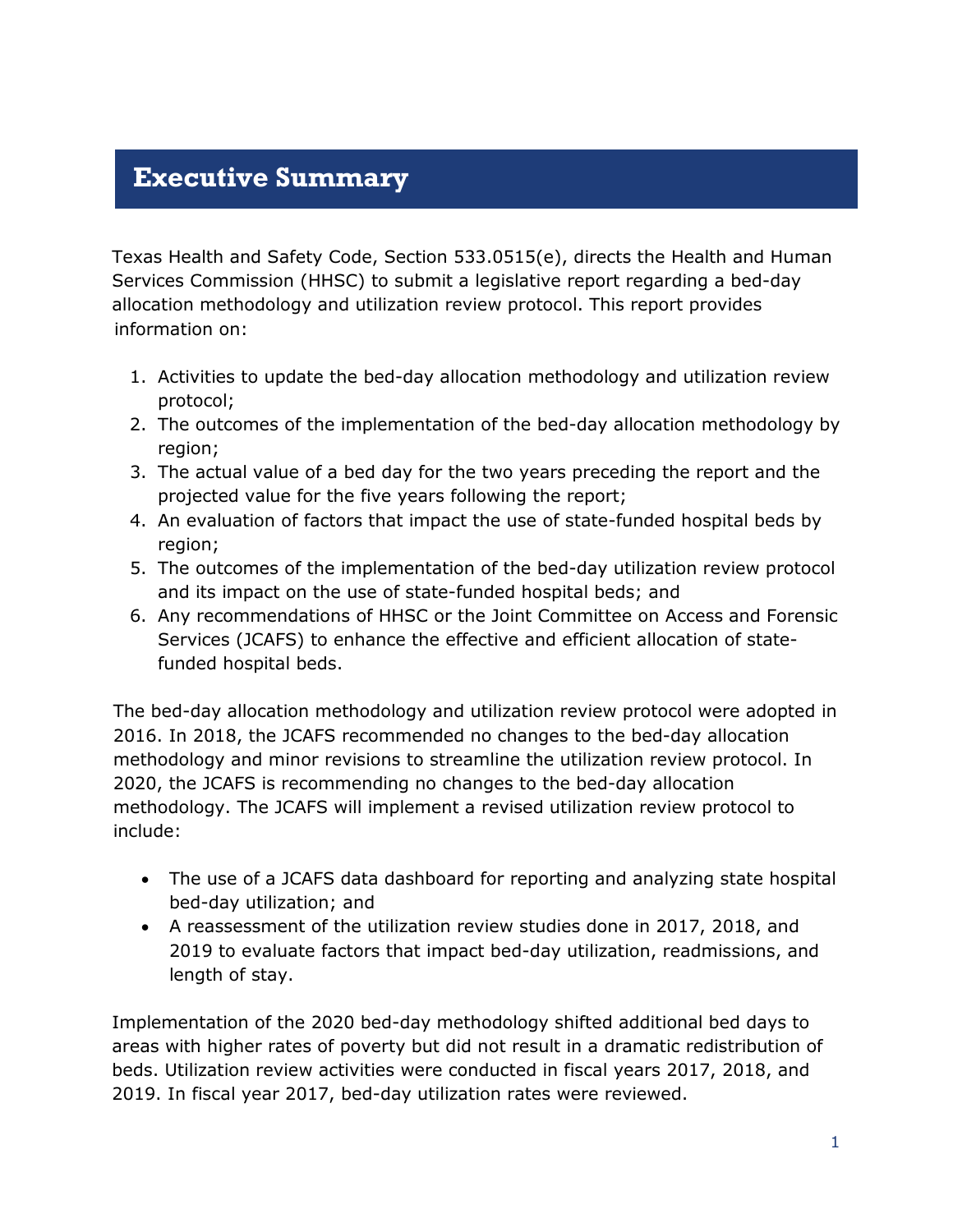In 2018, readmission rates were reviewed and in fiscal year 2019 utilization review activities examined length of stay for persons with 46B Incompetent to Stand Trial (IST) commitments. The committee's ability to complete utilization review activities in 2020 was impacted by the COVID-19 pandemic and will be carried out through fiscal year 2021. Participants agree the utilization review process is useful in identifying factors impacting utilization, strategies for addressing local and regional challenges, and resource needs and issues that need to be addressed at the state level.

Based on the results of the utilization review and stakeholder input, the JCAFS recommendations are as follows:

- 1. Create an Office of Forensic Services that is responsible for the coordination, contractual development, and management of all forensic services funded by the state;
- 2. Develop a comprehensive state-level strategic plan for the coordination and oversight of forensic services in Texas;
- 3. Expand and contract for diversion programs around the state;
- 4. Expand, improve and contract for Outpatient Competency Restoration (OCR) programs around the state;
- 5. Implement the JCAFS recommendations for the state hospital forensic program;
- 6. Implement the JCAFS recommendations for jail outreach; and
- 7. Contractually require a forensics and diversion coordinator from each local mental health authority/local behavioral health authority (LMHA/LBHA).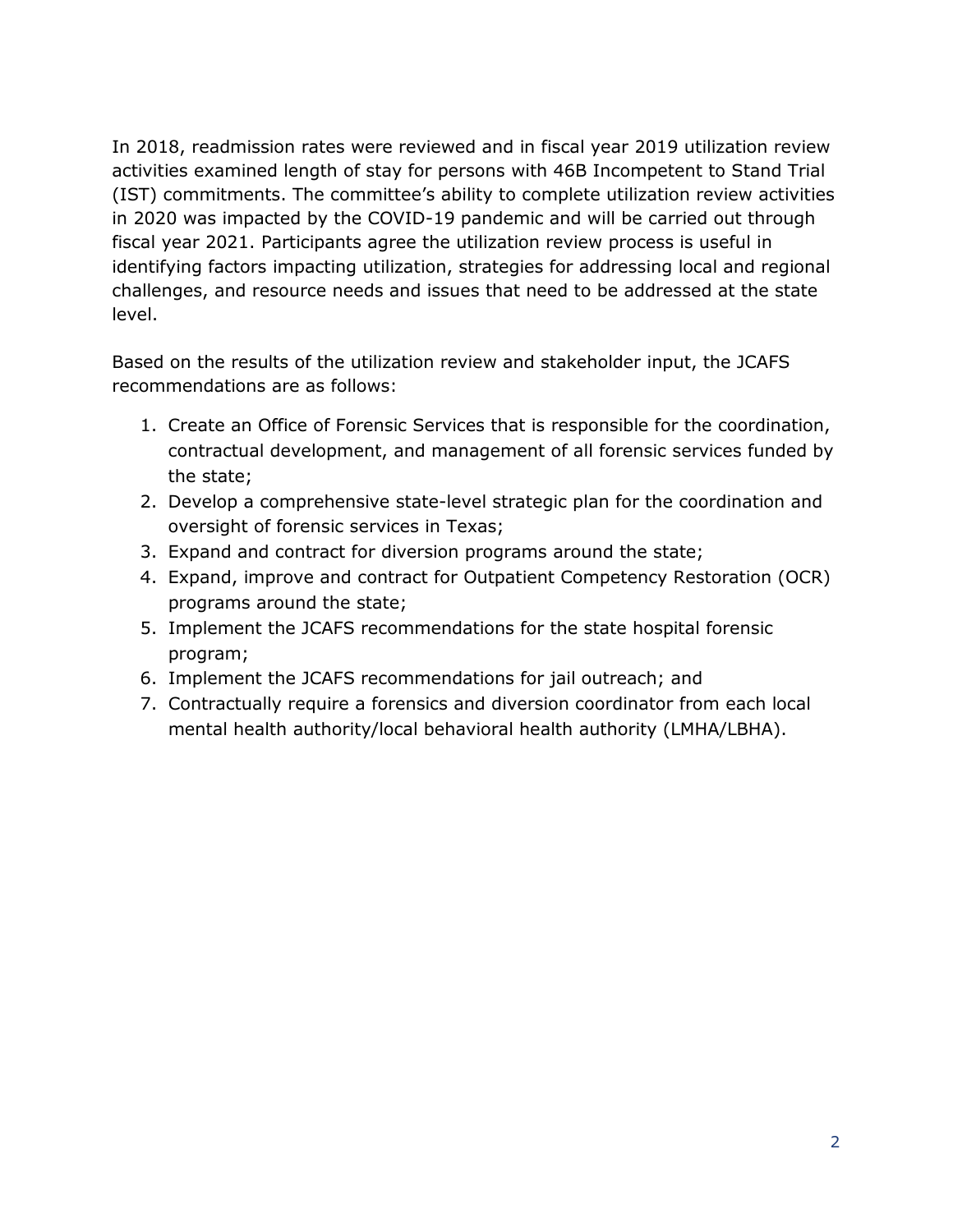### <span id="page-4-0"></span>**1. Introduction**

[Texas Health and Safety Code, Section 533.0515\(e\),](https://statutes.capitol.texas.gov/Docs/HS/htm/HS.533.htm#533.0515) directs HHSC to submit a legislative report regarding a bed-day allocation methodology and utilization review protocol. Per statute, the report is published and distributed to the Governor, Lieutenant Governor, Speaker of the House of Representatives, Senate Finance Committee, Senate Health and Human Services Committee, House Appropriations Committee, House Public Health Committee, and House Human Services Committee.

Additionally, the statute charges the JCAFS with developing and making recommendations to the HHSC Executive Commissioner or department, as appropriate, and monitoring the implementation of updates to a bed-day allocation methodology and making recommendations for the implementation of a bed-day utilization review protocol including a peer review process. The report is due December 1 of every even-numbered year.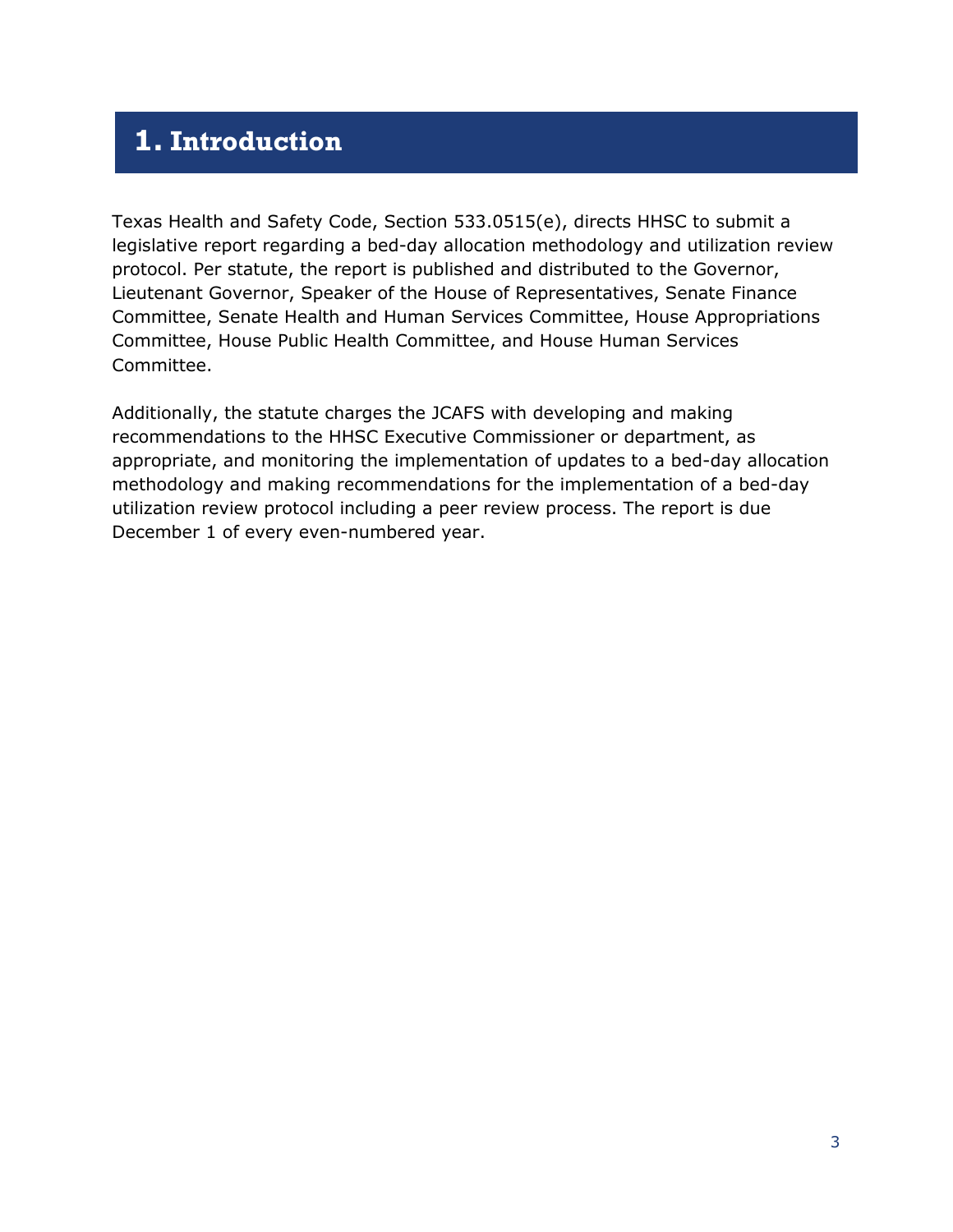## <span id="page-5-0"></span>**2. Background**

The JCAFS formed in 2015 by combining two statutorily-required advisory bodies which were the state bed-day allocation advisory panel established pursuant to H.B. 3793, 83rd Legislature, Regular Session, 2013, and the forensic workgroup authorized by S.B. 1507, 84th Legislature, Regular Session, 2015. Prior to HHS Transformation in 2016, the Department of State Health Services combined the advisory panel and workgroup to form the JCAFS because of shared membership and similar charges. The forensic workgroup's authority expired in November 2019; however, the JCAFS will not be abolished as long as its enabling statutes remain in effect.

Currently, the JCAFS is statutorily charged with developing and making recommendations to the HHSC Executive Commissioner or department, as appropriate, and monitoring the implementation of updates to a bed-day allocation methodology. The methodology allocates, to each designated region, a certain number of state-funded beds in state hospitals and other inpatient mental health facilities for voluntary, civil, and forensic patients. The JCAFS is further charged with making recommendations for the implementation of a bed-day utilization review protocol including a peer review process. The initial recommendations for an updated bed-day allocation methodology and utilization review protocol were submitted in February 2016, adopted by the Executive Commissioner in May 2016, and implemented in fiscal year 2017.

The bed-day allocation methodology uses a poverty-weighted population to allocate state-funded beds to local authorities rather than a standard per capita formulation. The utilization review protocol includes a flexible framework that allows the process to be tailored to the specific focus of review. The protocol is designed to understand and address the factors driving patterns of utilization instead of focusing exclusively on the number of bed days used by a local authority.

In 2018, the JCAFS recommended no changes to the bed-day allocation methodology and minor revisions to streamline the utilization review protocol. In 2020, the JCAFS is again recommending no changes to the bed-day allocation methodology. The JCAFS will implement a revised utilization review protocol to include:

• The use of a JCAFS data dashboard for reporting and analyzing state hospital bed-day utilization; and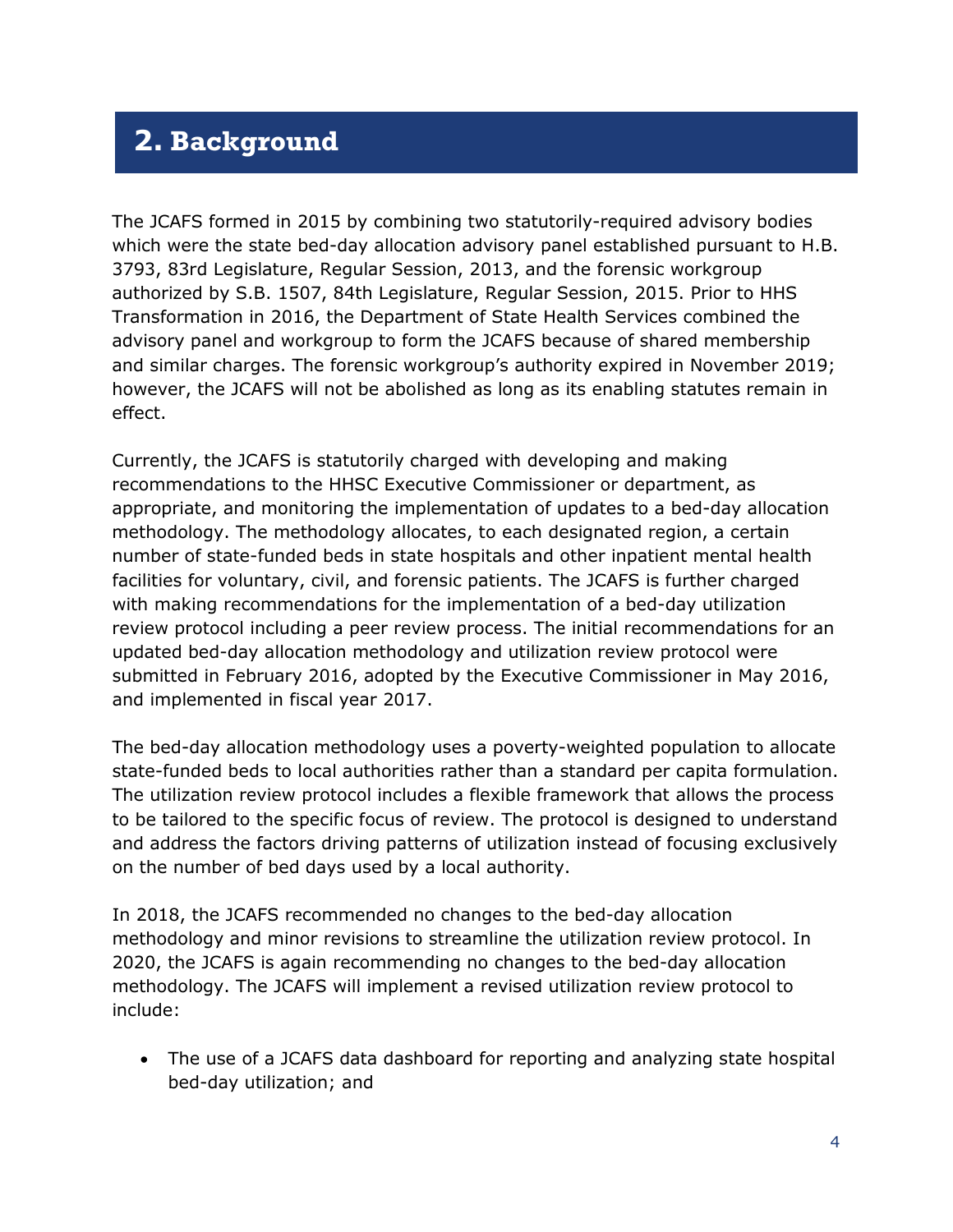• A reassessment of the utilization review studies done in 2017, 2018, and 2019 to evaluate factors that impact bed-day utilization, readmissions, and length of stay.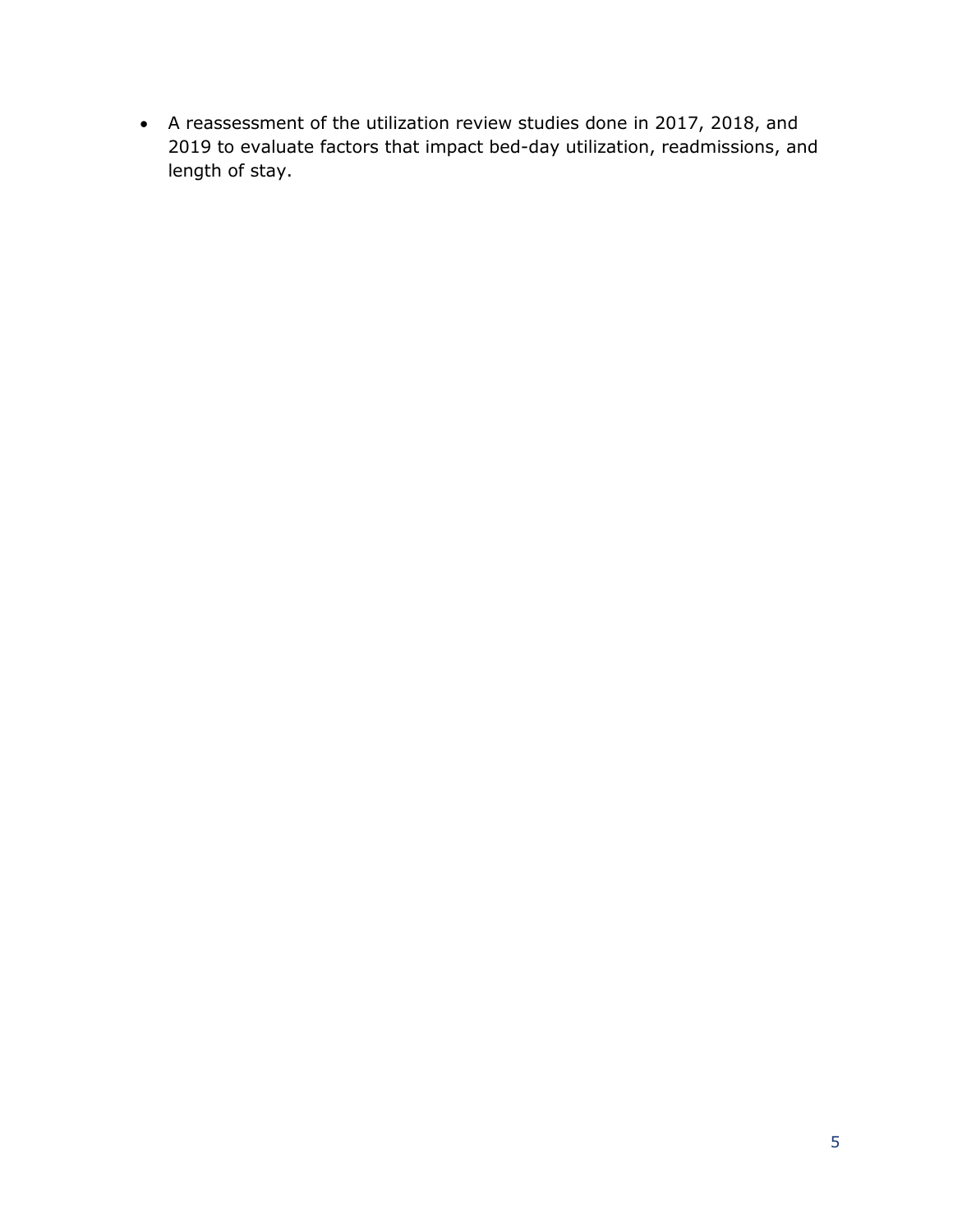### <span id="page-7-0"></span>**3. Summary of Activities**

The JCAFS Access subcommittee completed one cycle of utilization review in 2019. The review focused on length of stay for persons with 46B IST commitments. The committee's ability to complete utilization review activities in 2020 was impacted by the COVID-19 pandemic. These activities will be carried out through fiscal year 2021. The outcomes of utilization review activities are described in the *Outcomes of Implementation – Utilization Review* section of this report. Health and Safety Code, Section 533.0515(e), requires an evaluation of factors that impact utilization, including clinical acuity, prevalence of serious mental illness, and the availability of resources in a given region. The *Factors that Impact the Use of State-Funded Beds*  section of this report provides an evaluation of these factors. The JCAFS recommendations regarding the bed-day allocation methodology and utilization review protocol are found in Appendix A.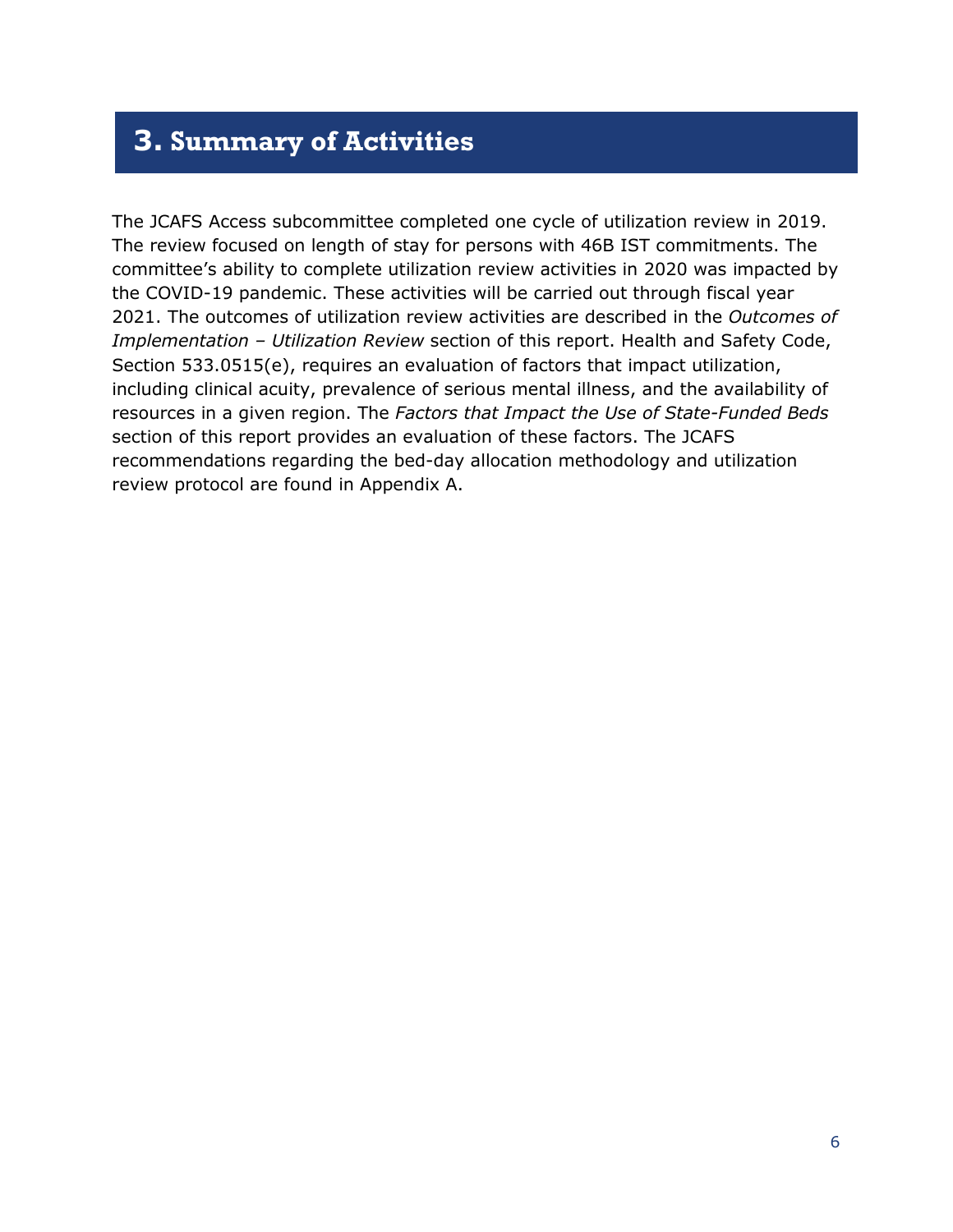## <span id="page-8-0"></span>**4. Outcomes of Bed-Day Allocation Methodology**

Implementing the 2020 bed-day allocation methodology, which was originally approved in 2016, shifted additional beds to areas with higher rates of poverty but did not result in a dramatic redistribution of beds. The impact by region is detailed below in Table 1.

The change in beds allocated to individual services aligned with expectations.

| <b>Local</b><br><b>Authority</b>                                   | <b>Allocation</b><br>with Prior<br><b>Methodology</b> | <b>Allocation</b><br>with<br><b>Updated</b><br><b>Methodology</b> | <b>Change in</b><br><b>Bed Days</b> | <b>Percent</b><br><b>Change in</b><br><b>Bed Days</b> |
|--------------------------------------------------------------------|-------------------------------------------------------|-------------------------------------------------------------------|-------------------------------------|-------------------------------------------------------|
| Anderson<br>Cherokee<br>Community<br>Enrichment<br><b>Services</b> | 3,783                                                 | 3,782                                                             | $-1$                                | $-0.03%$                                              |
| Andrews<br>Center                                                  | 13,923                                                | 13,536                                                            | $-387$                              | $-2.78%$                                              |
| <b>Austin Travis</b><br>County<br><b>Integral Care</b>             | 38,341                                                | 36,699                                                            | $-1,642$                            | $-4.28%$                                              |
| Behavioral<br><b>Health Center</b><br>of Nueces<br>County          | 11,838                                                | 11,381                                                            | $-457$                              | $-3.86%$                                              |
| <b>Betty</b><br><b>Hardwick</b><br>Center                          | 6,069                                                 | 5,780                                                             | $-289$                              | $-4.76%$                                              |
| Bluebonnet<br><b>Trails</b><br>Community<br>Center                 | 31,070                                                | 29,187                                                            | $-1,883$                            | $-6.06%$                                              |
| <b>Border Region</b><br>Behavioral<br><b>Health Center</b>         | 12,319                                                | 14,065                                                            | 1,746                               | 14.17%                                                |
| <b>Burke Center</b>                                                | 13,169                                                | 13,176                                                            | 7                                   | 0.05%                                                 |

#### **Table 1. Change in Allocated Bed Days by Region (Fiscal Year 2016 Allocation)**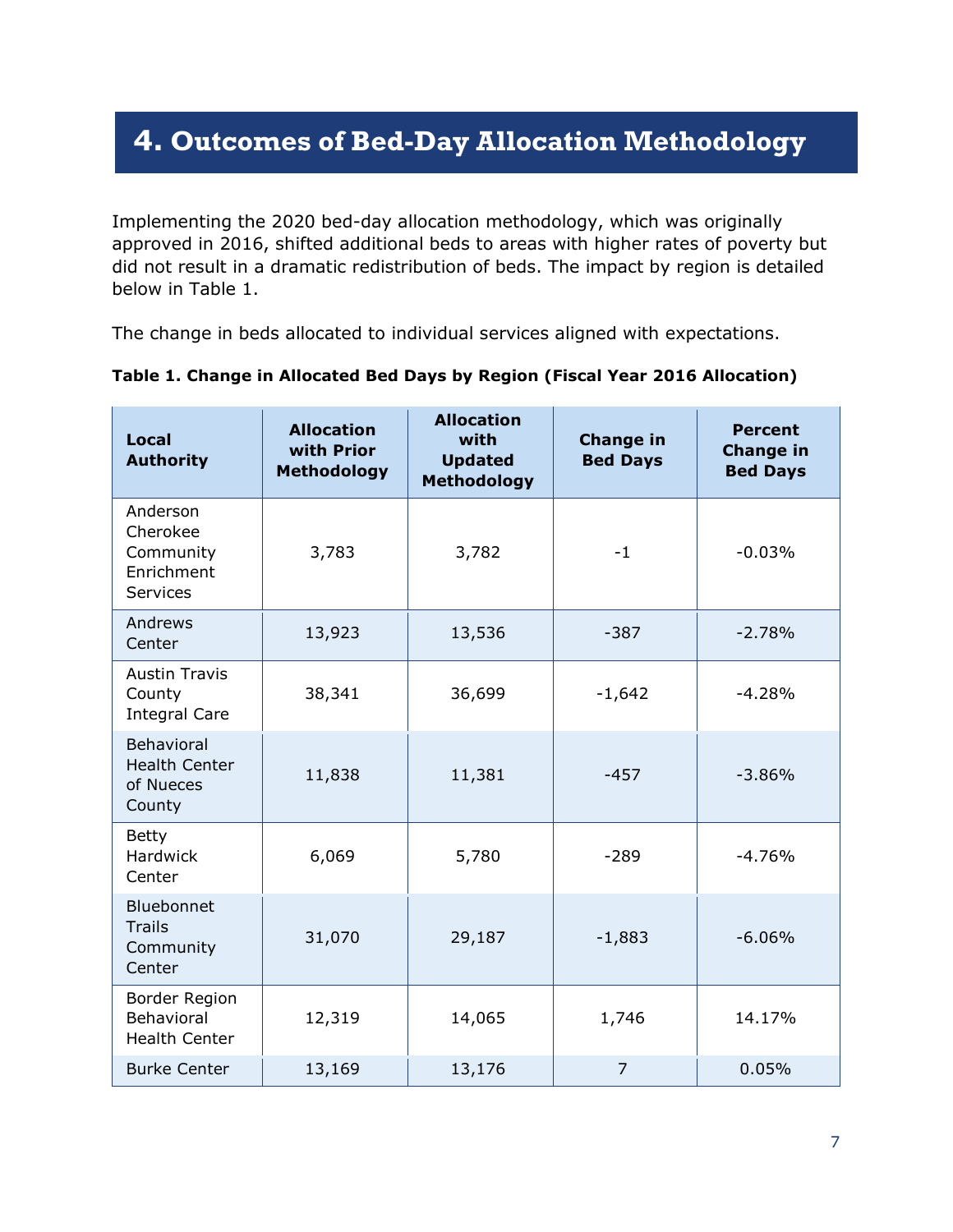| <b>Local</b><br><b>Authority</b>               | <b>Allocation</b><br>with Prior<br><b>Methodology</b> | <b>Allocation</b><br>with<br><b>Updated</b><br><b>Methodology</b> | <b>Change in</b><br><b>Bed Days</b> | <b>Percent</b><br><b>Change in</b><br><b>Bed Days</b> |
|------------------------------------------------|-------------------------------------------------------|-------------------------------------------------------------------|-------------------------------------|-------------------------------------------------------|
| Camino Real<br>Community<br>Centers            | 7,488                                                 | 7,704                                                             | 216                                 | 2.88%                                                 |
| Center for<br>Healthcare<br><b>Services</b>    | 62,798                                                | 61,757                                                            | $-1,041$                            | $-1.66%$                                              |
| Center for Life<br>Resources                   | 3,367                                                 | 3,334                                                             | $-33$                               | $-0.98%$                                              |
| Central<br>Counties<br><b>Services</b>         | 16,357                                                | 15,840                                                            | $-517$                              | $-3.16%$                                              |
| <b>Central Plains</b><br>Center                | 3,192                                                 | 3,256                                                             | 64                                  | 2.01%                                                 |
| <b>Coastal Plains</b><br>Community<br>Center   | 7,666                                                 | 7,524                                                             | $-142$                              | $-1.85%$                                              |
| Community<br>Healthcore                        | 15,615                                                | 15,025                                                            | $-590$                              | $-3.78%$                                              |
| Denton<br><b>County MHMR</b><br>Center         | 26,762                                                | 24,349                                                            | $-2,413$                            | $-9.02%$                                              |
| Emergence<br>Health<br>Network                 | 29,105                                                | 30,960                                                            | 1855                                | 6.37%                                                 |
| <b>Gulf Bend</b><br><b>MHMR Center</b>         | 6,024                                                 | 5,601                                                             | $-423$                              | $-7.02%$                                              |
| <b>Gulf Coast</b><br>Center                    | 22,459                                                | 20,385                                                            | $-2074$                             | $-9.23%$                                              |
| <b>Heart of Texas</b><br>Region MHMR<br>Center | 12,078                                                | 11,902                                                            | $-176$                              | $-1.46%$                                              |
| Helen Farabee<br>Centers                       | 10,449                                                | 9,797                                                             | $-652$                              | $-6.24%$                                              |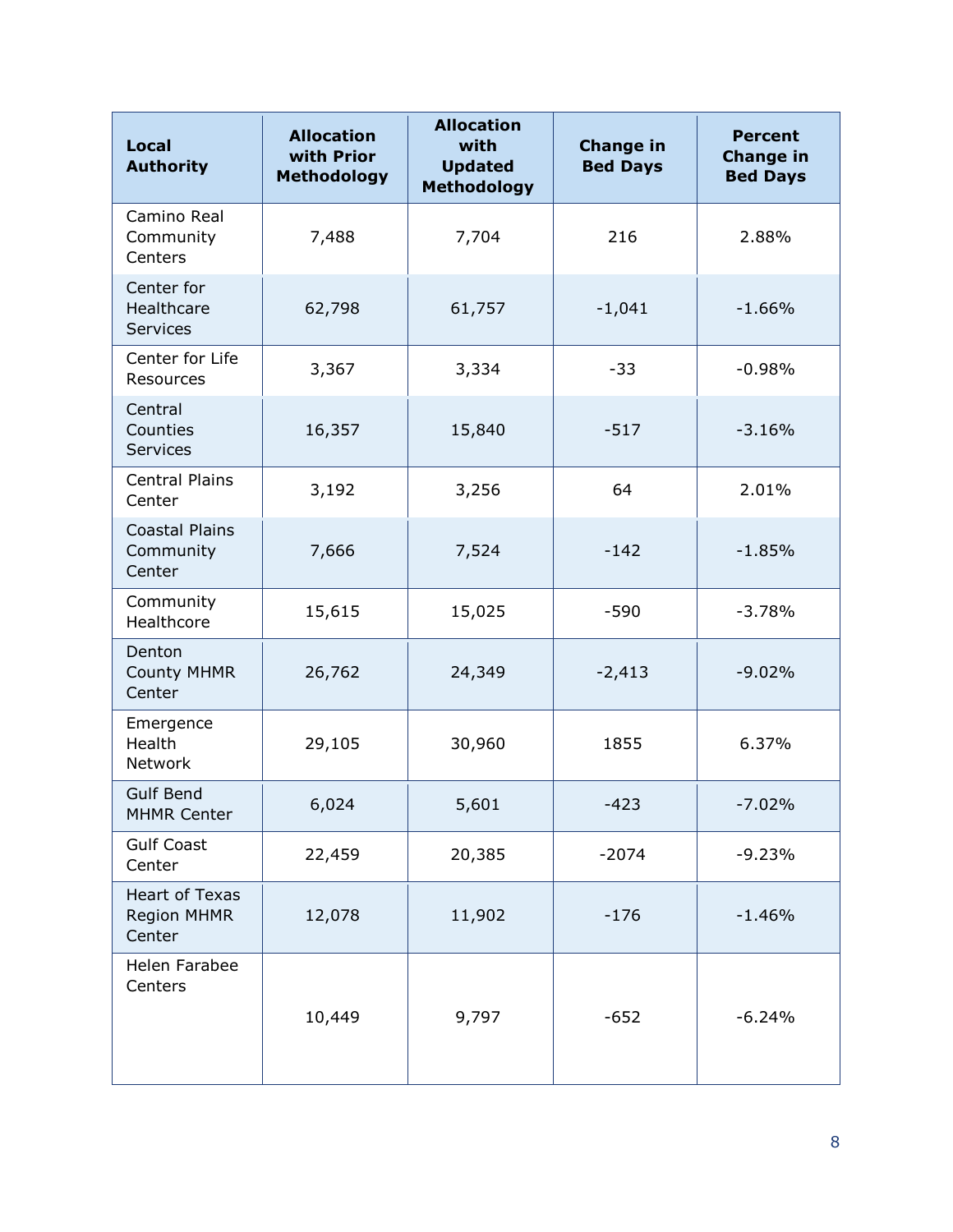| <b>Local</b><br><b>Authority</b>                                                              | <b>Allocation</b><br>with Prior<br><b>Methodology</b> | <b>Allocation</b><br>with<br><b>Updated</b><br><b>Methodology</b> | <b>Change in</b><br><b>Bed Days</b> | <b>Percent</b><br><b>Change in</b><br><b>Bed Days</b> |
|-----------------------------------------------------------------------------------------------|-------------------------------------------------------|-------------------------------------------------------------------|-------------------------------------|-------------------------------------------------------|
| <b>Hill Country</b><br>Mental Health<br>and<br>Developmental<br><b>Disabilities</b><br>Center | 22,176                                                | 21,549                                                            | $-627$                              | $-2.83%$                                              |
| Lakes Regional<br>Community<br>Center                                                         | 5,515                                                 | 5,448                                                             | $-67$                               | $-1.21%$                                              |
| <b>MHMR</b><br>Authority of<br><b>Brazos Valley</b>                                           | 11,622                                                | 11,896                                                            | 274                                 | 2.36%                                                 |
| <b>MHMR</b><br>Services for<br>the Concho<br>Valley                                           | 4,288                                                 | 4,038                                                             | $-250$                              | $-5.83%$                                              |
| My Health My<br>Resources<br>Tarrant<br>County                                                | 65,211                                                | 61,392                                                            | $-3,819$                            | $-5.86%$                                              |
| North Texas<br>Behavioral<br>Health<br>Systems and<br>Life Path<br>Systems                    | 133,111                                               | 127,983                                                           | $-5,128$                            | $-3.85%$                                              |
| Pecan Valley<br>Centers for<br>Behavioral and<br>Developmental<br>Health                      | 14,704                                                | 13,862                                                            | $-842$                              | $-5.73%$                                              |
| Permian Basin<br>Community<br><b>MHMR</b>                                                     | 11,262                                                | 10,419                                                            | $-843$                              | $-7.49%$                                              |
| Spindletop<br>Center                                                                          | 14,674                                                | 13,939                                                            | $-735$                              | $-5.01%$                                              |
| <b>Starcare</b><br>Specialty<br>Healthcare                                                    | 11,113                                                | 10,880                                                            | $-233$                              | $-2.10%$                                              |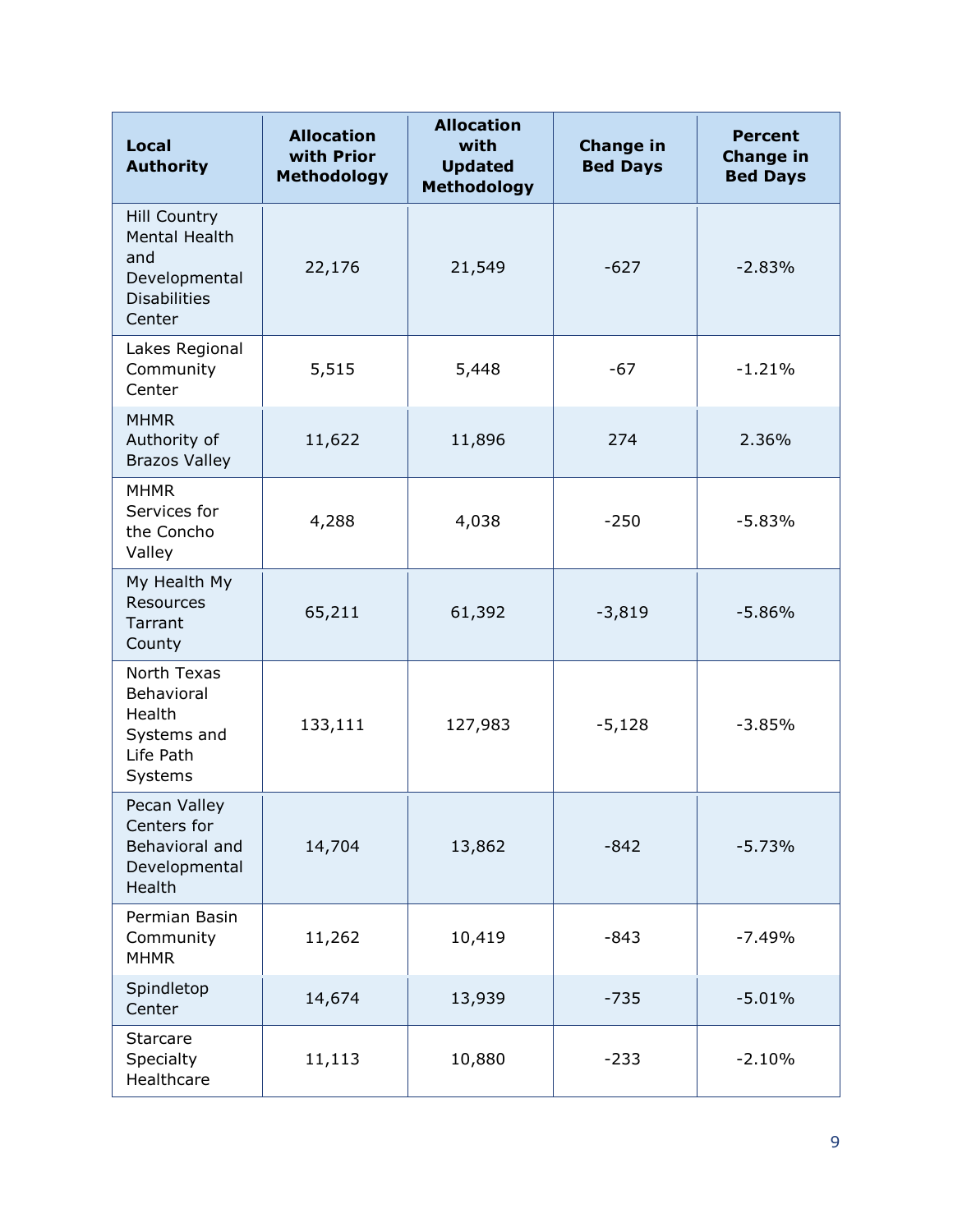<span id="page-11-0"></span>

| <b>Local</b><br><b>Authority</b>                                                                                | <b>Allocation</b><br>with Prior<br><b>Methodology</b> | <b>Allocation</b><br>with<br><b>Updated</b><br><b>Methodology</b> | <b>Change in</b><br><b>Bed Days</b> | <b>Percent</b><br><b>Change in</b><br><b>Bed Days</b> |
|-----------------------------------------------------------------------------------------------------------------|-------------------------------------------------------|-------------------------------------------------------------------|-------------------------------------|-------------------------------------------------------|
| Texana Center                                                                                                   | 30,864                                                | 28,724                                                            | $-2,140$                            | $-6.93%$                                              |
| <b>Texas</b><br>Panhandle<br>Centers                                                                            | 13,876                                                | 13,266                                                            | $-610$                              | $-4.40%$                                              |
| Texoma<br>Community<br>Center                                                                                   | 6,711                                                 | 6,308                                                             | $-403$                              | $-6.01%$                                              |
| The Harris<br>Center for<br>Mental Health<br>and<br>Intellectual<br>and<br>Developmental<br><b>Disabilities</b> | 149,025                                               | 146,438                                                           | $-2,587$                            | $-1.74%$                                              |
| Tri-County<br><b>Behavioral</b><br>Healthcare                                                                   | 23,720                                                | 22,781                                                            | $-939$                              | $-3.96%$                                              |
| <b>Tropical Texas</b><br>Behavioral<br>Health                                                                   | 45,514                                                | 52,410                                                            | 6,896                               | 15.15%                                                |
| <b>West Texas</b><br>Center for<br><b>MHMR</b>                                                                  | 7,393                                                 | 7,038                                                             | $-355$                              | $-4.80%$                                              |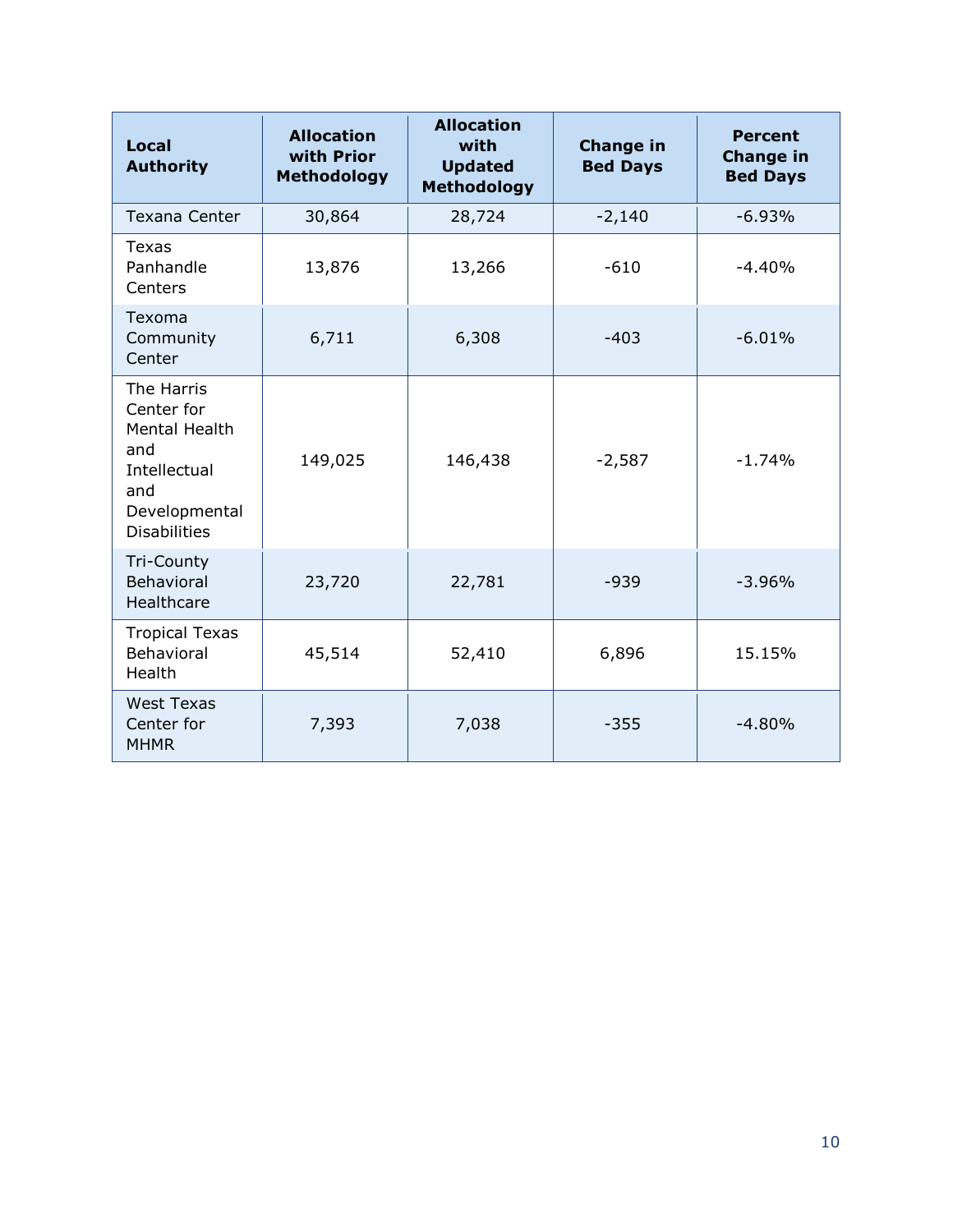## **5. Value of a Bed Day**

i,

Information on the actual value of a bed day for the state hospital system for the two years prior to this report, as well as projected values for the five years following the date of this report are provided in Tables 2 and 3 below. The values were generated using actual expenditures and historical information.

The HHSC state hospital system bed-day costs reflect the average daily expenditures of the state hospital system and HHSC administrative functions that support state hospital system operations, divided by the state hospital system average daily census. The values will be calculated to reflect the true total cost to the state of Texas when compared to private providers and might differ from previous reports.

|  |  |  | Table 2. Historical State Bed Day <sup>1</sup> Costs (Fiscal Years 2018 through Q3 2020) |  |
|--|--|--|------------------------------------------------------------------------------------------|--|
|  |  |  |                                                                                          |  |

| <b>Inpatient Services</b>    | 2018  | 2019  | 2020     |
|------------------------------|-------|-------|----------|
| <b>State Hospital System</b> | \$522 | \$542 | $$553^2$ |

#### **Table 3. Projected Bed Day Costs[3](#page-12-2) (Fiscal Years 2021 through 2025)**

| Inpatient<br><b>Services</b>              | 2021  | 2022  | 2023  | 2024  | 2025  |
|-------------------------------------------|-------|-------|-------|-------|-------|
| <b>State</b><br>Hospital<br><b>System</b> | \$561 | \$569 | \$578 | \$587 | \$596 |

<span id="page-12-0"></span> $1$  This value includes the total cost to HHSC and other costs to the state (i.e. benefit pay).

<span id="page-12-1"></span> $2$  State hospital system bed-day costs for fiscal year 2020 were calculated as of the third quarter.

<span id="page-12-2"></span><sup>&</sup>lt;sup>3</sup> Projected state hospital system bed-day costs for fiscal years 2021 through 2025 are based on fiscal year 2020 assumptions, which assume annual cost increases related to inpatient hospitalization of 1.5 percent while maintaining the same average daily census.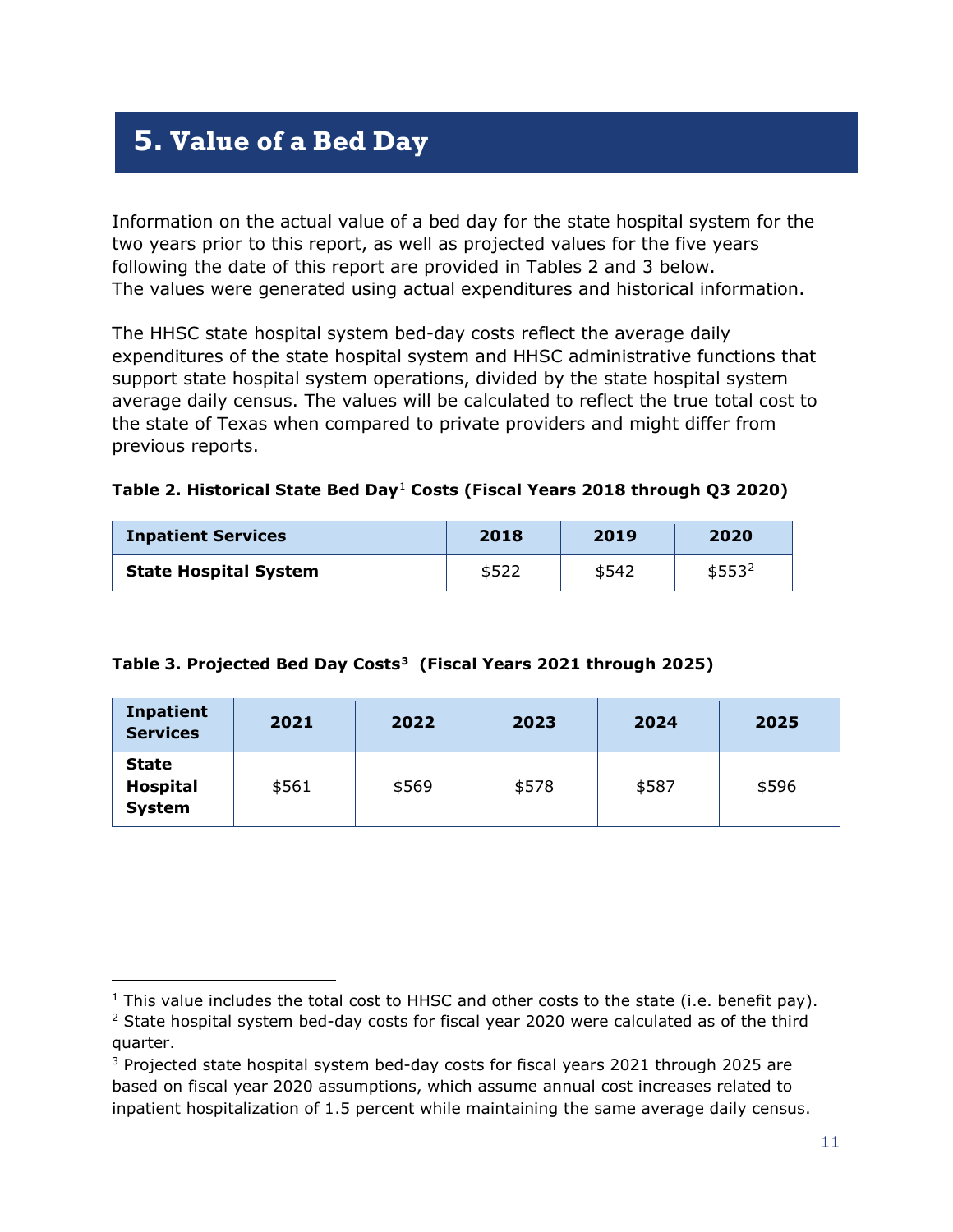### <span id="page-13-0"></span>**6. Factors that Impact Use of State-Funded Beds**

Health and Safety Code, Section 533.0515, requires an evaluation of factors that impact utilization, including clinical acuity, prevalence of serious mental illness, and the availability of resources in a given region as a part of the bed-day allocation methodology. The JCAFS has determined that several factors preclude incorporating a measure in the allocation of beds. Since clinical acuity is dynamic and there is no source of data to measure acuity among the population living within a local service area, it cannot be used as a measure in the allocation of beds. Prevalence of serious mental illness also cannot be used as a measure in the allocation of beds since data is not available to directly measure prevalence specific to local services. The JCAFS has determined that the availability of resources can have an impact on the utilization of inpatient beds, however, there is no consensus as to how the availability of resources should be considered in allocating bed days.

The JCAFS has also determined that poverty should be a relevant factor in the allocation of beds. The JCAFS determined that areas with a higher proportion of persons living in poverty are likely to have a higher demand for state-funded inpatient beds. The JCAFS chose to maintain the bed-day allocation methodology adopted in 2016 after considering each of the relevant factors that impact utilization. The bed-day allocation methodology uses a formula which allocates beds based on a poverty-weighted population (i.e. double weight is given to populations with incomes at or below 200 percent of Federal Poverty Level [FPL]). As a result, more beds are allocated to local service areas with higher rates of poverty.

Tables 4, 5, 6, and 7 below contain an inventory of HHSC-funded mental health programs in each service area. These programs include psychiatric emergency service center (PESC) projects, community mental health hospital (CMHH) and purchased psychiatric beds (PPB), OCR programs, and jail-based competency restoration (JBCR) programs. CMHHs are established through legislative action, while local authorities purchase PPBs from private psychiatric hospitals.

HHSC-funded PESC projects include:

- **Crisis respite units** a place where people at low risk of harm to self or others can stay for as long as seven days. Professional staff are available to provide counseling and medication.
- **Crisis peer respite programs** staffed by peer providers and provide community-based, non-clinical support to help people find new understanding and ways to move forward.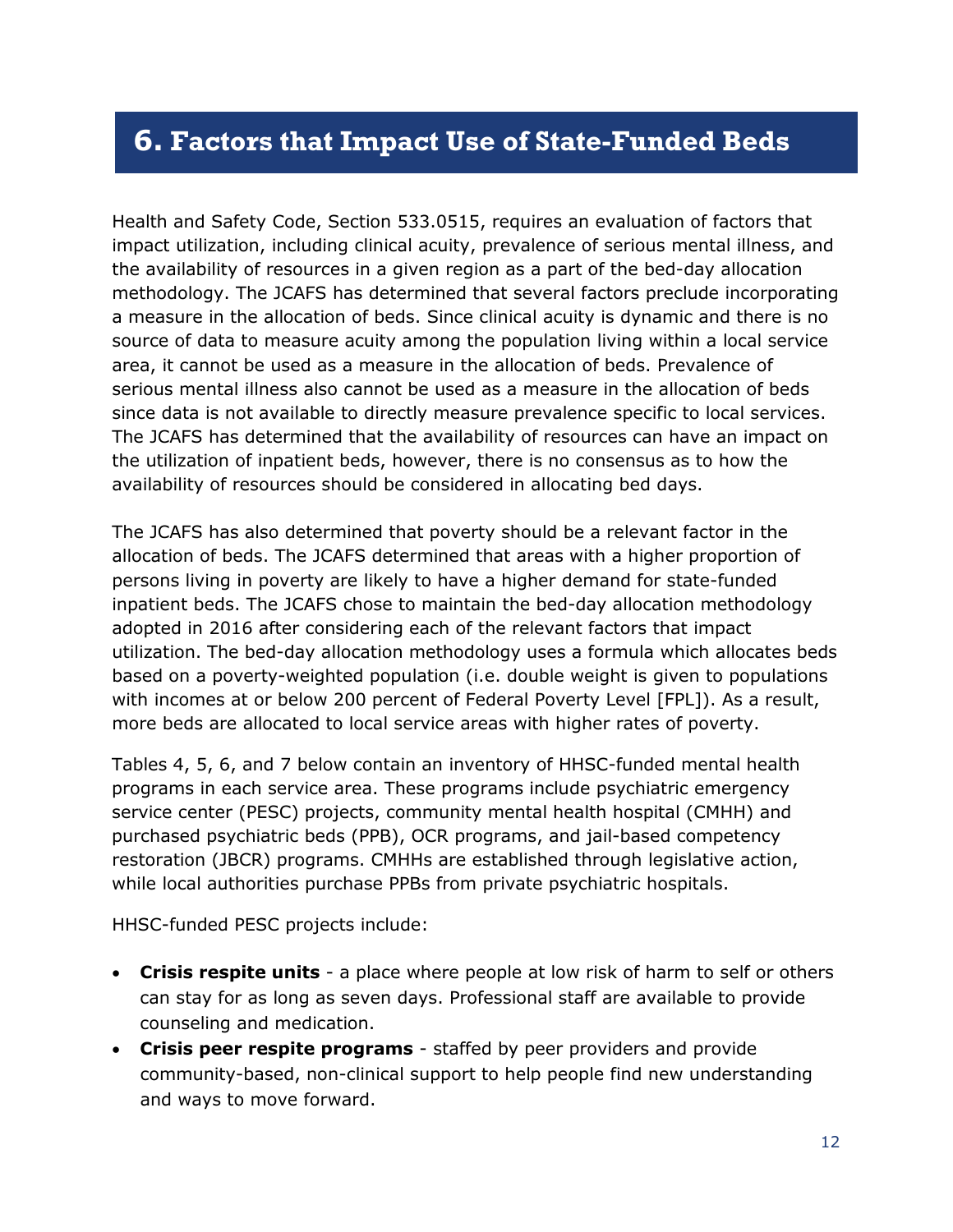- **Crisis residential units** provides short-term crisis services in a home-like environment for people who might harm themselves or others.
- **Extended observation units** a place where people who are at high risk of harm to self or others are treated in a secure environment for up to 48 hours. Professional staff are available to provide counseling and medication services.
- **Crisis stabilization units** designed to treat symptoms of mental illness for those who are at high risk of admission to a psychiatric hospital. Treatments such as counseling and medication are provided in a secure environment with a stay of up to 14 days.
- **Rapid crisis stabilization beds** inpatient beds in community hospitals for people who need short term stabilization services.
- **Triage** provides clinical assessment at the point of entry to crisis services to identify the level of service required.

| <b>Local Authority</b>                                | <b>Project Type</b>                       | <b>Funding</b> |
|-------------------------------------------------------|-------------------------------------------|----------------|
| <b>Andrews Center</b>                                 | Crisis Triage and Respite                 | \$63,750       |
| <b>Austin Travis County</b><br><b>Integral Care</b>   | Rapid Crisis Stabilization<br><b>Beds</b> | \$1,884,619    |
|                                                       | Crisis Respite                            | \$1,535,273    |
| <b>Behavioral Health Center</b><br>of Nueces County   | Crisis Respite                            | \$300,684      |
| Betty Hardwick Center                                 | Rapid Crisis Stabilization<br><b>Beds</b> | \$1,179,159    |
|                                                       | Extended Observation Unit 1               | \$783,549      |
| <b>Bluebonnet Trails</b><br><b>Community Services</b> | Extended Observation Unit 2               | \$508,377      |
|                                                       | Crisis Respite                            | \$563,816      |
|                                                       | <b>Extended Observation Unit</b>          | \$492,620      |
| <b>Burke Center</b>                                   | Crisis Residential                        | \$1,461,684    |
|                                                       | Continuity of Care                        | \$140,995      |

#### **Table 4. Fiscal Year 2020 HHSC-Funded PESC Projects**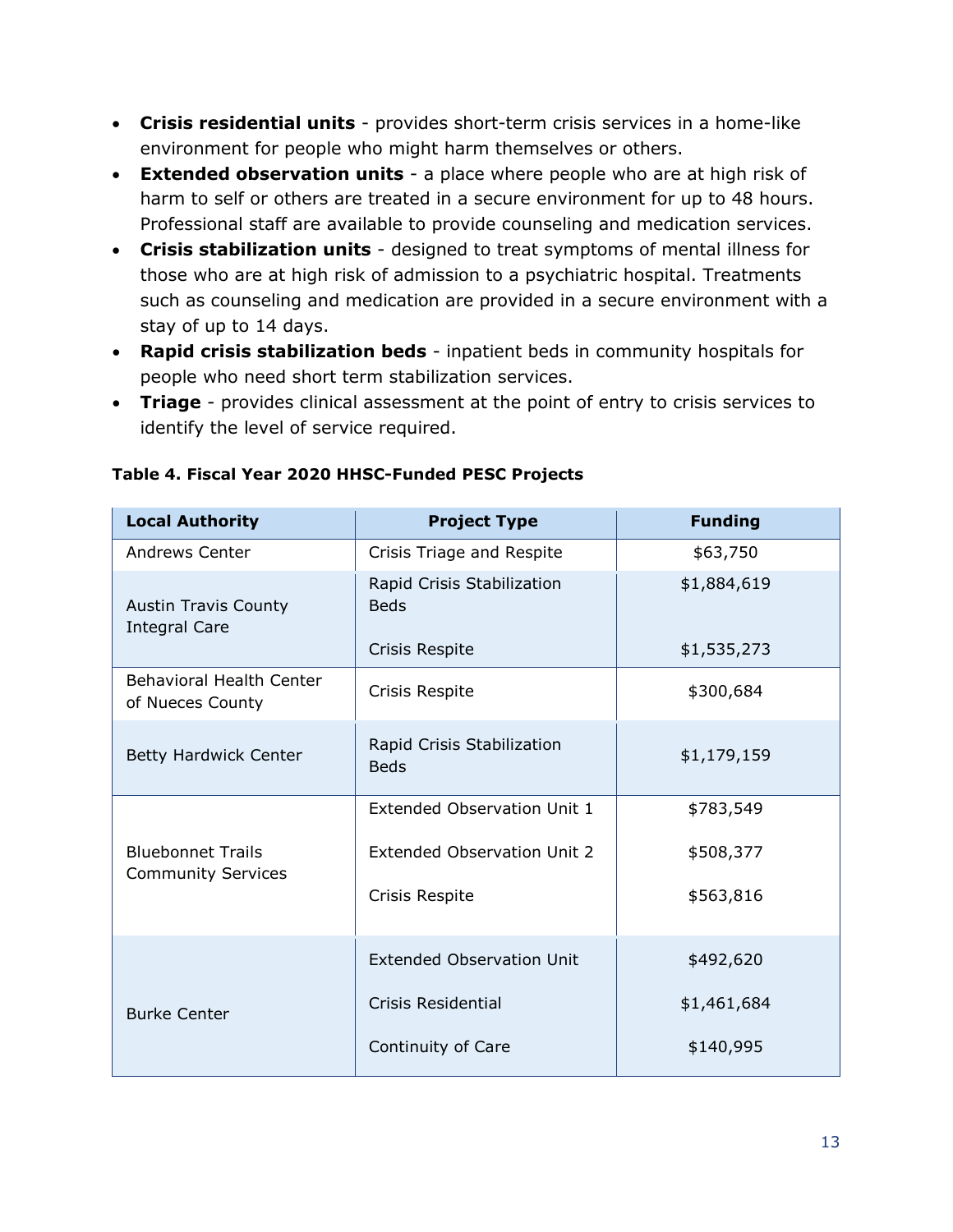| <b>Local Authority</b>                                                                                 | <b>Project Type</b>                                        | <b>Funding</b> |
|--------------------------------------------------------------------------------------------------------|------------------------------------------------------------|----------------|
|                                                                                                        | <b>Crisis Residential</b>                                  | \$797,950      |
| Camino Real Community<br>Centers                                                                       | Rapid Crisis Stabilization<br><b>Beds</b>                  | \$232,258      |
| Center for Health Care<br>Services                                                                     | <b>Extended Observation Unit</b>                           | \$261,300      |
| Center for Life Resources                                                                              | Crisis Respite                                             | \$214,240      |
|                                                                                                        | Crisis Respite                                             | \$43,538       |
| <b>Central Plains Center</b>                                                                           | Rapid Crisis Stabilization<br><b>Beds</b>                  | \$438,300      |
|                                                                                                        | Mental Health Deputy                                       | \$183,691      |
| <b>Coastal Plains Community</b>                                                                        | Rapid Crisis Stabilization<br><b>Beds</b>                  | \$300,000      |
|                                                                                                        | <b>Extended Observation Unit</b><br>and Crisis Residential | \$1,701,733    |
| <b>Community Healthcore</b>                                                                            | Rapid Crisis Stabilization<br><b>Beds</b>                  | \$1,105,145    |
|                                                                                                        | Triage                                                     | \$552,572      |
|                                                                                                        | Rapid Crisis Stabilization<br><b>Beds</b>                  | \$599,499      |
| <b>Emergency Health</b><br><b>Network</b>                                                              | <b>Crisis Residential</b>                                  | \$447,058      |
|                                                                                                        | EOU                                                        | \$416,688      |
| <b>Gulf Bend Center</b>                                                                                | Rapid Crisis Stabilization<br><b>Beds</b>                  | \$292,752      |
|                                                                                                        | Mental Health Deputy and<br>Continuity of Care Program     | \$291,421      |
| <b>Harris Center for Mental</b><br>Health and Intellectual<br>and Developmental<br><b>Disabilities</b> | Peer Crisis Respite                                        | \$930,168      |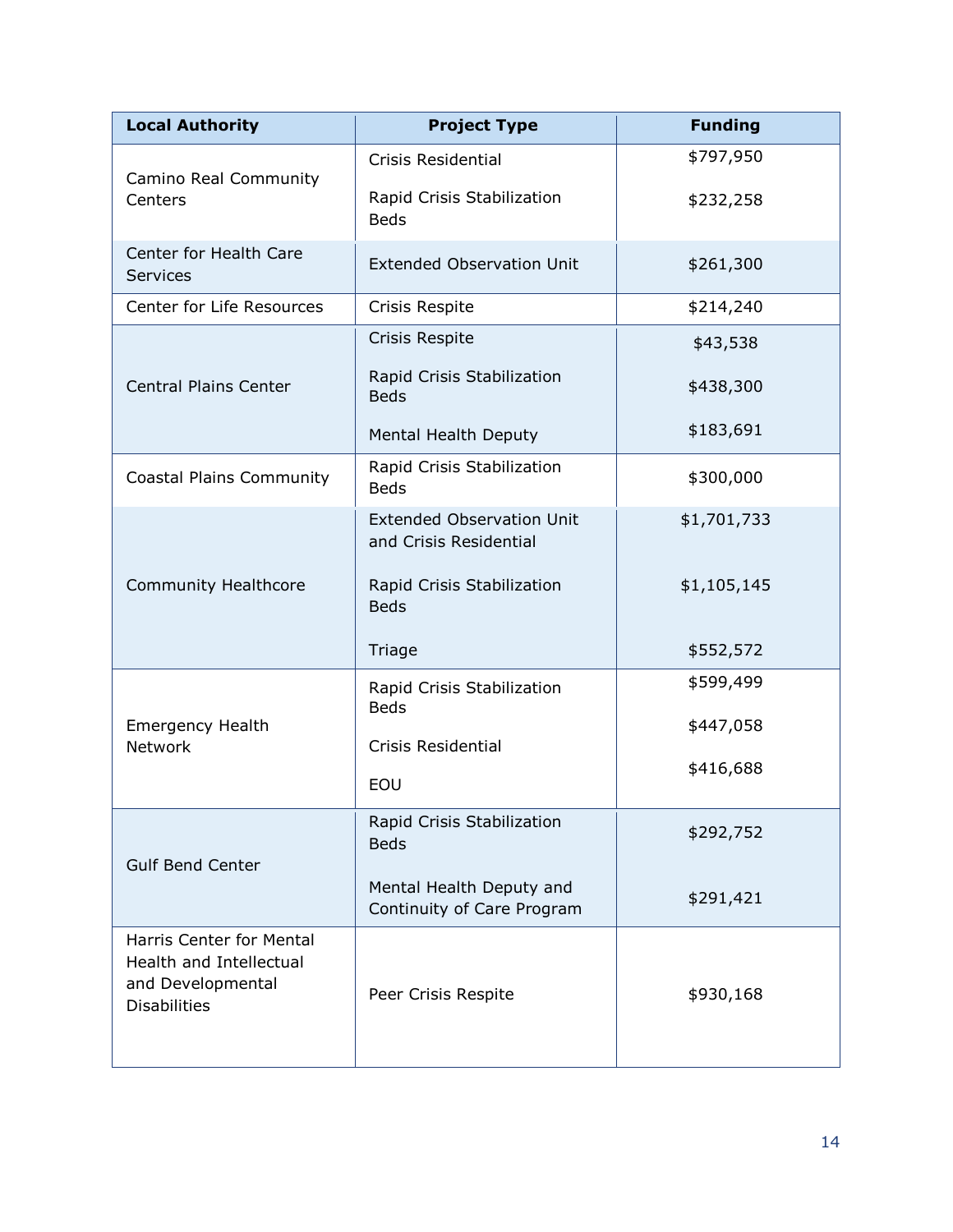| <b>Local Authority</b>                                                 | <b>Project Type</b>                                                     | <b>Funding</b> |
|------------------------------------------------------------------------|-------------------------------------------------------------------------|----------------|
| Heart of Texas Region                                                  | Crisis Respite                                                          | \$1,233,406    |
| <b>MHMR Center</b>                                                     | Extended Observation Unit,<br>Crisis Residential, and Triage            | \$2,190,043    |
|                                                                        | Rapid Crisis Stabilization                                              | \$652,043      |
| <b>Helen Farabee Centers</b>                                           | Crisis Respite                                                          | \$321,285      |
|                                                                        | <b>Inpatient Substance Use</b><br><b>Treatment and Detox</b><br>Program | \$1,204,500    |
|                                                                        | <b>Crisis Stabilization Unit</b>                                        | \$455,247      |
| Hill Country Mental Health<br>and Developmental<br><b>Disabilities</b> | Rapid Crisis Stabilization<br><b>Beds</b>                               | \$48,000       |
|                                                                        | Mental Health Deputy                                                    | \$54,458       |
| LifePath Systems                                                       | Rapid Crisis Stabilization<br><b>Beds</b>                               | \$273,161      |
| MHMR Authority of Brazos<br>Valley                                     | Rapid Crisis Stabilization<br><b>Beds</b>                               | \$304,968      |
| MHMR Services for the<br>Concho Valley                                 | Rapid Crisis Stabilization<br><b>Beds</b>                               | \$1,316,515    |
|                                                                        | Crisis Respite                                                          | \$237,745      |
|                                                                        | Crisis Respite                                                          | \$1,318,357    |
| <b>MHMR Tarrant County</b>                                             | Crisis Residential                                                      | \$2,150,494    |
|                                                                        | Adolescent Crisis Respite                                               | \$1,529,686    |
| Pecan Valley Centers for<br>Behavioral and                             | Rapid Crisis Stabilization<br><b>Beds</b>                               | \$247,500      |
| Developmental Healthcare                                               | Crisis Respite                                                          | \$234,300      |
| Permian Basin Community<br>Centers                                     | Rapid Crisis Stabilization<br><b>Beds</b>                               | \$1,570,593    |
|                                                                        | Triage                                                                  | \$472,032      |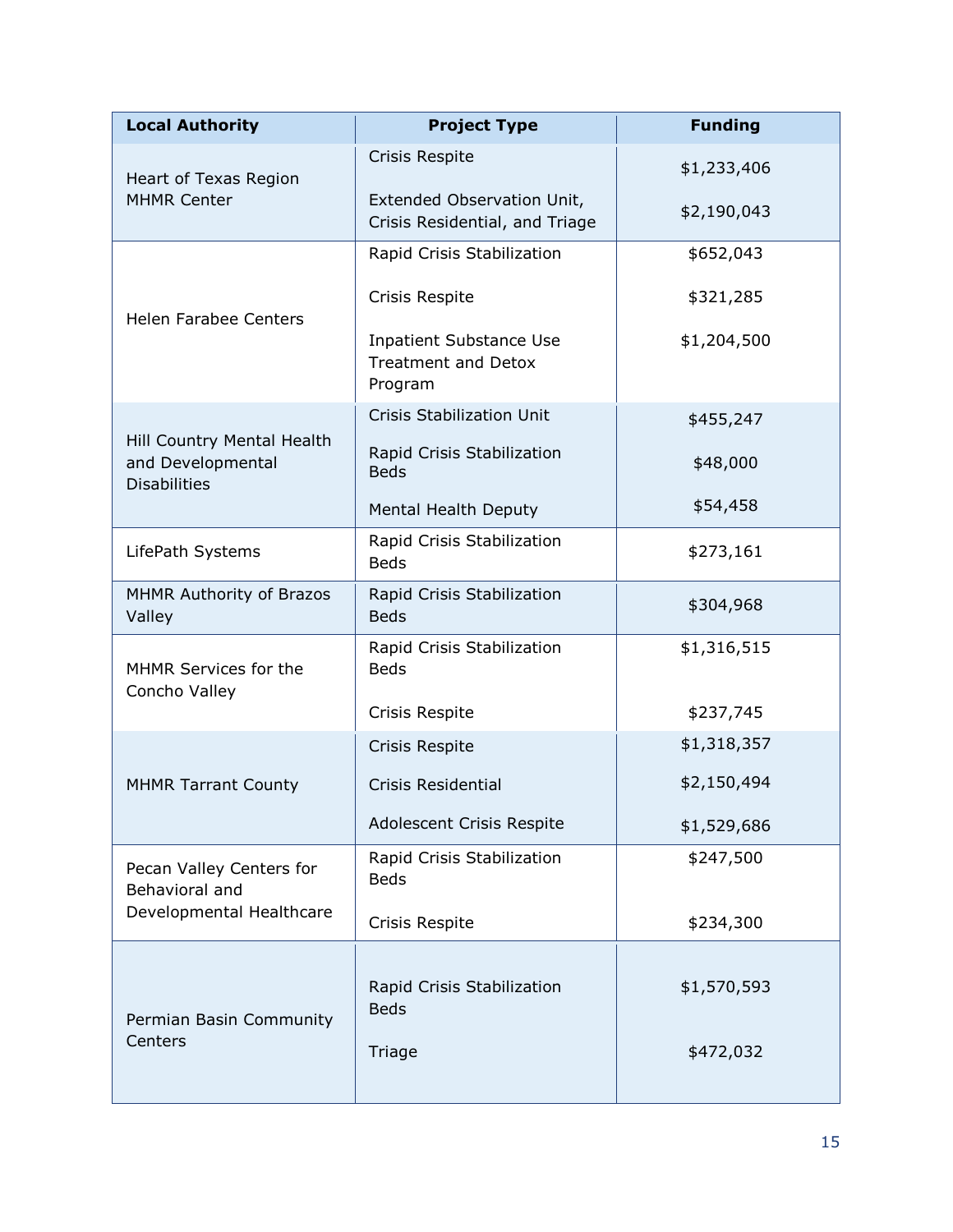| <b>Local Authority</b>                               | <b>Project Type</b>                                                                                  | <b>Funding</b> |
|------------------------------------------------------|------------------------------------------------------------------------------------------------------|----------------|
|                                                      | Crisis Respite                                                                                       | \$256,724      |
|                                                      | Crisis Residential                                                                                   | \$507,000      |
| Spindletop Center                                    | <b>Extended Observation Unit</b>                                                                     | \$685,057      |
|                                                      | Rapid Crisis Stabilization<br><b>Beds</b>                                                            | \$864,170      |
|                                                      | Mental Health Deputy                                                                                 | \$842,476      |
| <b>Texana Center</b>                                 | <b>Substance Use Treatment</b><br>(in a Crisis Residential<br>Unit)                                  | \$186,023      |
|                                                      | Rapid Crisis Stabilization<br><b>Beds</b>                                                            | \$1,340,280    |
| <b>Texas Panhandle Centers</b><br>for Behavioral and | Rapid Crisis Stabilization<br><b>Beds</b>                                                            | \$1,350,461    |
| Developmental Health                                 | Mental Health Docket                                                                                 | \$286,442      |
|                                                      | Rapid Crisis Stabilization<br><b>Beds</b>                                                            | \$166,666      |
| Tri-County Behavioral<br>Healthcare                  | <b>Crisis Stabilization Unit</b>                                                                     | \$1,726,464    |
|                                                      | Crisis Intervention<br>Response Team                                                                 | \$143,336      |
|                                                      | Rapid Crisis Stabilization<br><b>Beds</b>                                                            | \$980,513      |
| <b>Tropical Texas</b><br><b>Behavioral Health</b>    | Co-Occurring Psychiatric and<br>Substance Use Disorders<br>Rapid Crisis Stabilization<br><b>Beds</b> | \$546,312      |
|                                                      | Rapid Crisis Stabilization<br><b>Beds</b>                                                            | \$351,024      |
| West Texas Center for<br><b>MHMR</b>                 | Crisis Respite                                                                                       | \$789,248      |
|                                                      | Mental Health Deputy                                                                                 | \$294,905      |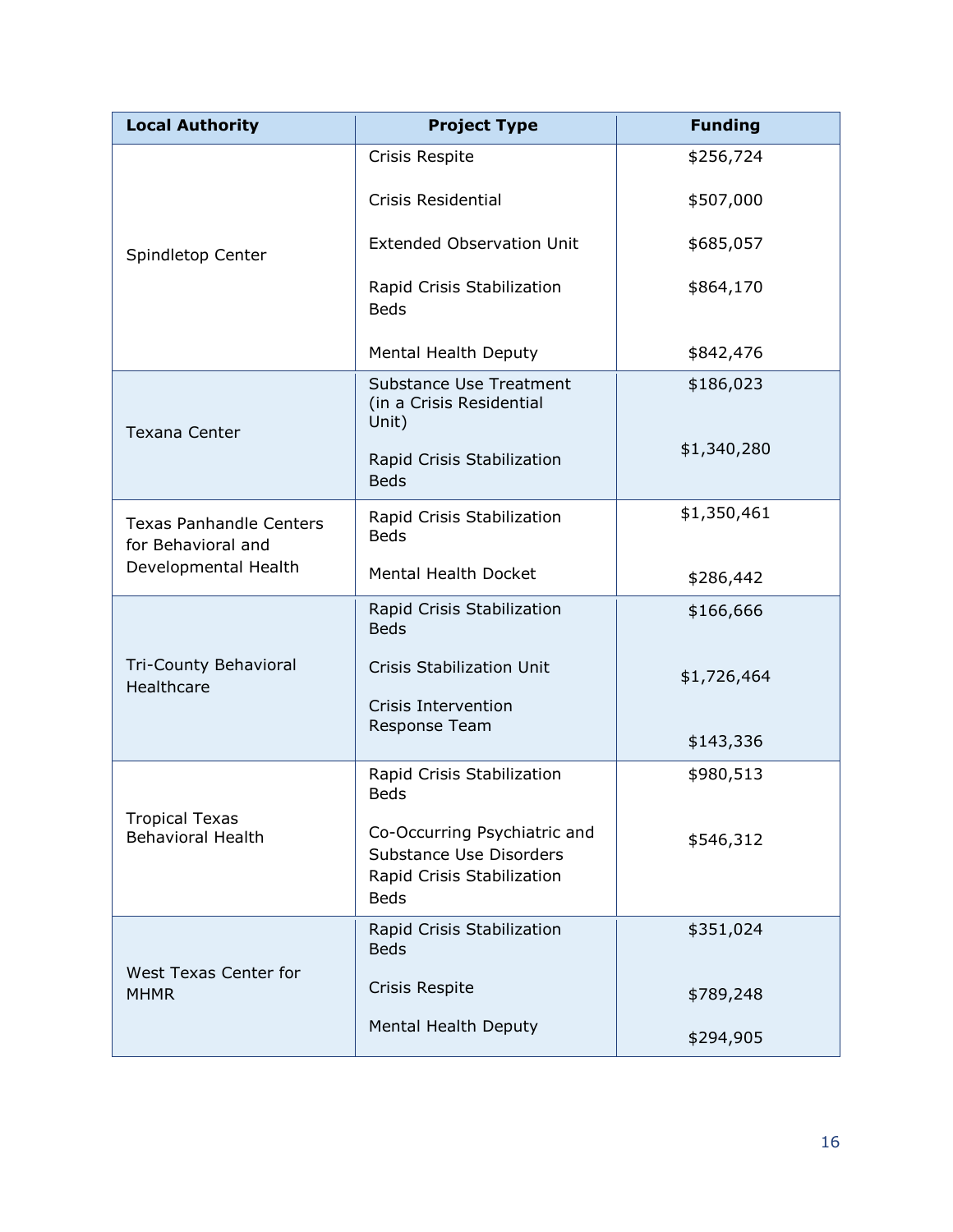#### **Table 5. Fiscal Year 2020 Community Mental Health Hospital and Private Psychiatric Beds**

| <b>Local Authority</b>                                       | <b>Type of Bed</b>  | # of Beds |
|--------------------------------------------------------------|---------------------|-----------|
| Anderson Cherokee<br><b>Community Enrichment</b><br>Services | <b>PPB Forensic</b> | 20.0      |
| Anderson Cherokee<br>Community Enrichment<br><b>Services</b> | <b>PPB</b>          | 1.0       |
| Andrews                                                      | <b>PPB</b>          | 0.8       |
| <b>Austin Travis County</b><br><b>Integral Care</b>          | <b>PPB</b>          | 11.2      |
| <b>Betty Hardwick Center</b>                                 | <b>PPB</b>          | 3.6       |
| <b>Bluebonnet Trails</b><br><b>Community Services</b>        | <b>PPB</b>          | 5.3       |
| Border Region                                                | <b>PPB</b>          | 2.9       |
| <b>Burke Center</b>                                          | <b>PPB</b>          | 5.9       |
| Camino Real Community<br>Centers                             | <b>PPB</b>          | 2.4       |
| Center for Health Care<br><b>Services</b>                    | <b>PPB</b>          | 27.9      |
| Center for Life Resources                                    | <b>PPB</b>          | 1.5       |
| <b>Central Counties Services</b>                             | <b>PPB</b>          | 3.5       |
| Coastal Plains Community<br>Center                           | <b>PPB</b>          | 5.7       |
| <b>Community Healthcore</b>                                  | <b>PPB</b>          | 1.0       |
| Concho Valley                                                | <b>PPB</b>          | 0.6       |
| <b>Denton County MHMR</b><br>Center                          | <b>PPB</b>          | 11.7      |
| Emergence Health<br>Network                                  | <b>PPB</b>          | 3.0       |
| <b>Gulf Bend MHMR Center</b>                                 | <b>PPB</b>          | 2.9       |
| <b>Gulf Coast Center</b>                                     | <b>PPB</b>          | 0.6       |
| <b>Gulf Coast Center</b>                                     | <b>CMHH</b>         | 20.0      |
| Harris Center                                                | <b>PPB</b>          | 24.0      |
| Harris Center                                                | <b>CMHH</b>         | 172.0     |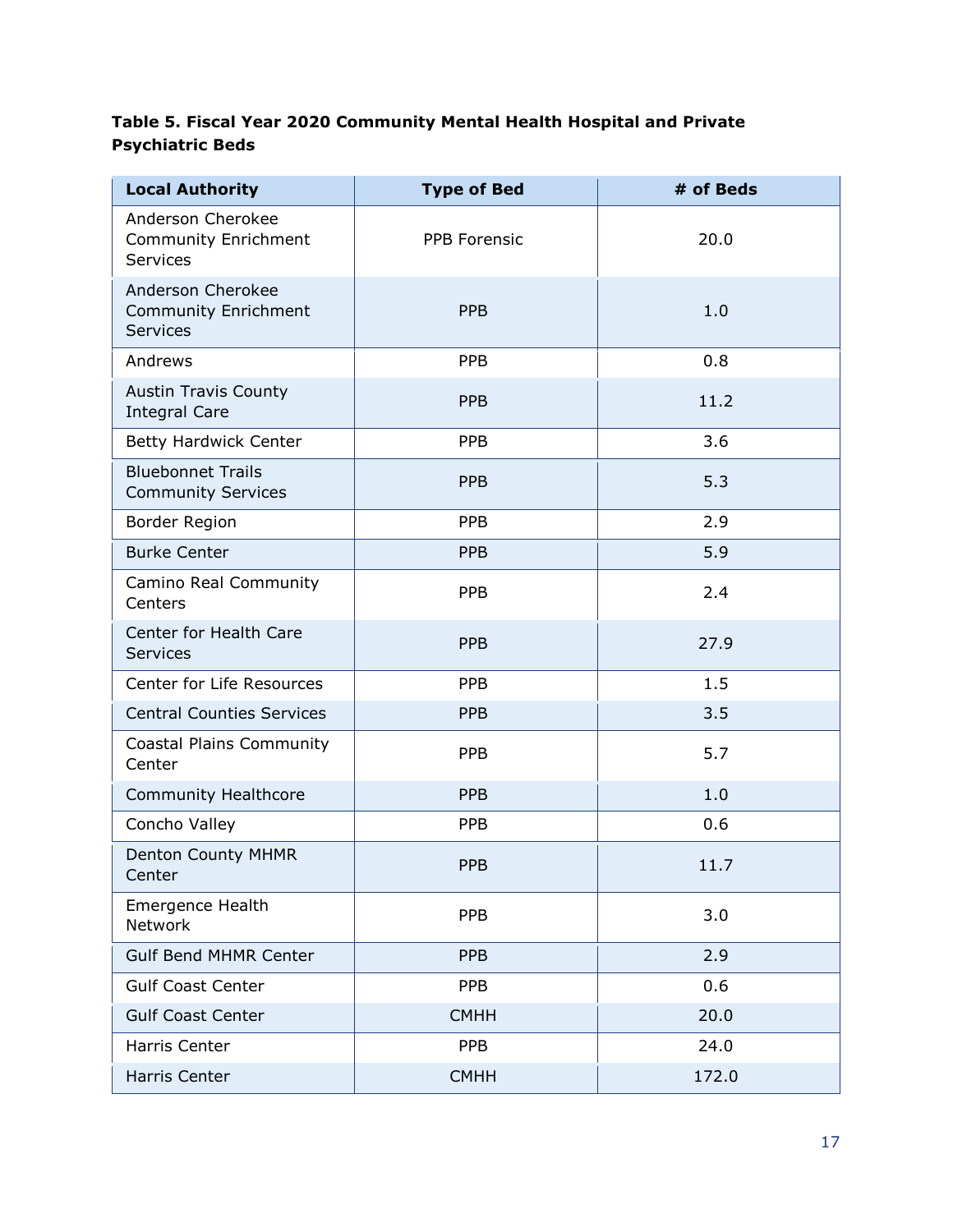| <b>Local Authority</b>                              | <b>Type of Bed</b> | # of Beds |
|-----------------------------------------------------|--------------------|-----------|
| Heart of Texas Region<br><b>MHMR Center</b>         | <b>PPB</b>         | 4.4       |
| <b>Hill Country Community</b><br><b>MHMR Center</b> | <b>PPB</b>         | 6.5       |
| Hill Country CSU                                    | <b>CMHH</b>        | 16.0      |
| Lakes Regional<br><b>Community Center</b>           | <b>PPB</b>         | 2.3       |
| LifePath Systems                                    | <b>PPB</b>         | 9.6       |
| MHMR Authority of Brazos<br>Valley                  | <b>PPB</b>         | 6.6       |
| <b>MHMR Services of Tarrant</b><br>County           | <b>PPB</b>         | 29.9      |
| North Texas Behavioral<br>Health Authority          | <b>PPB</b>         | 30.7      |
| <b>Nueces</b>                                       | <b>PPB</b>         | 1.5       |
| Pecan Valley Centers                                | <b>PPB</b>         | 5.1       |
| Permian Basin                                       | <b>PPB</b>         | 0.8       |
| Spindletop Center                                   | <b>PPB</b>         | 9.0       |
| <b>Starcare Specialty Health</b><br>System          | <b>PPB</b>         | 0.8       |
| <b>Starcare Specialty Health</b><br>System          | <b>CMHH</b>        | 30.0      |
| <b>Texana Center</b>                                | <b>PPB</b>         | 4.5       |
| <b>Texoma Community</b><br>Center                   | <b>PPB</b>         | 3.0       |
| Tri-County Behavioral<br>Healthcare                 | <b>PPB</b>         | 8.4       |
| <b>Tropical Texas Behavioral</b><br>Health          | <b>PPB</b>         | 16.2      |
| West Texas Center for<br><b>MHMR</b>                | <b>PPB</b>         | 10.3      |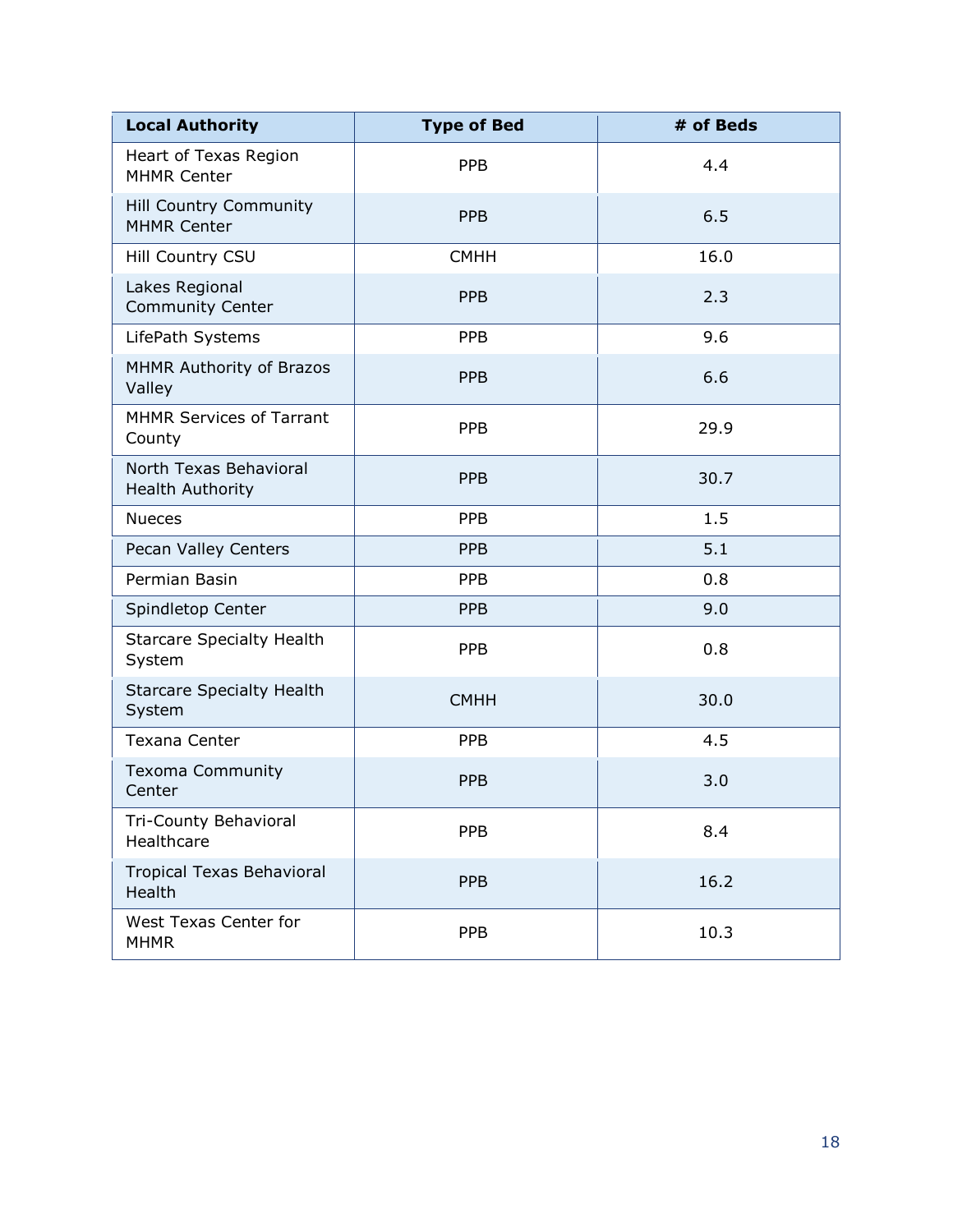#### **Table 6. Fiscal Year 2020 Outpatient Competency Restoration Programs and Target Number Served for Each Program**

| <b>OCR Programs</b>                       | <b>Target</b> |
|-------------------------------------------|---------------|
| <b>Andrews Center</b>                     | 32            |
| Austin Travis County Integral Care        | 36            |
| Behavioral Health Center of Nueces County | 12            |
| <b>Center for Health Care Services</b>    | 40            |
| <b>Central Counties</b>                   | 15            |
| <b>Community Healthcore</b>               | 3             |
| <b>Emergence Health Network</b>           | 41            |
| Harris Center                             | 80            |
| Heart of Texas Region MHMR Center         | 15            |
| <b>MHMR Services of Tarrant County</b>    | 25            |
| North Texas Behavioral Health Authority   | 75            |
| <b>Starcare Specialty Health System</b>   | 16            |
| Tri-County Behavioral Healthcare          | 15            |

#### **Table 7. Fiscal Year 2020 Jail-Based Competency Restoration Programs and Target Number Served for Each Program**

| <b>Jail-based Competency Restoration Programs</b> | <b>Target</b> |
|---------------------------------------------------|---------------|
| Harris Center                                     | 80            |
| North Texas Behavioral Health Authority           | 60            |
| Permian Care                                      | 9             |
| <b>StarCare</b>                                   | 50            |
| Tarrant                                           | 100           |

The above charts only provide a partial representation of local resources. A wide range of services and supports are relevant to the need for inpatient care, and they are supported with local, state, and national funding sources, both public and private. These resources vary over time, compounding the challenges of compiling and maintaining a comprehensive and reliable inventory to use in an allocation methodology. Moreover, there is no consensus as to how the availability of resources should be considered in allocating bed days. From one perspective, it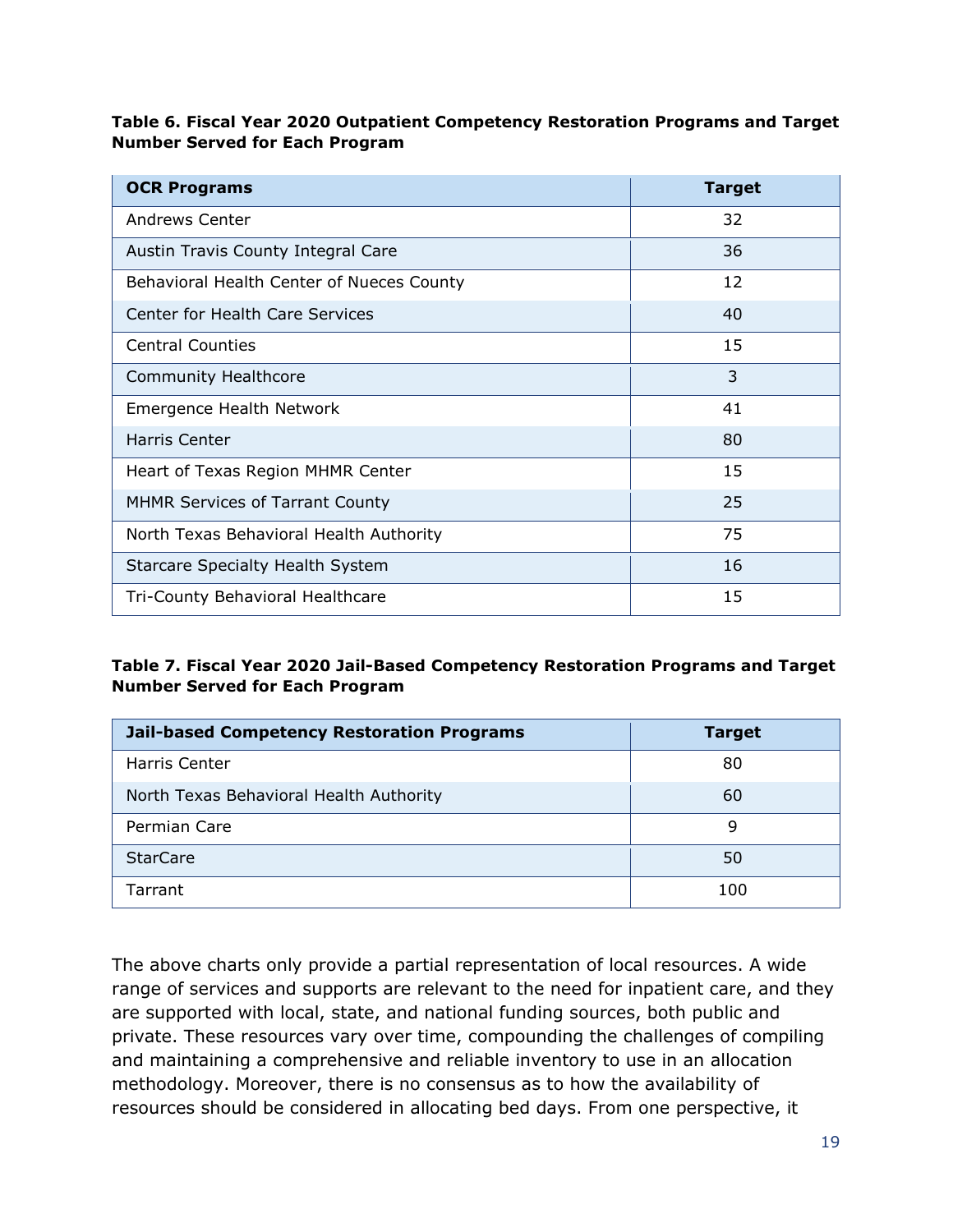makes sense to allocate more bed days to areas with fewer resources. However, such an approach could serve as a disincentive for local stakeholders to invest in services and initiatives to reduce the need for inpatient care, leading to greater reliance on state-funded programs.

In considering an allocation methodology, one issue not specified in the statute is relevant poverty. Most persons receiving HHSC-funded mental health services have incomes at or below 200 percent of the FPL, and the majority of state hospital patients also fall into this category. Areas with a higher proportion of persons living in poverty are likely to have a higher demand for state-funded inpatient beds.

These considerations informed the JCAFS's recommendation to maintain the bedday allocation methodology adopted in 2016. This formula allocates hospital beds based on a poverty-weighted population (i.e., double weight is given to populations with incomes at or below 200 percent FPL). As a result, more beds are allocated to local service areas with higher rates of poverty.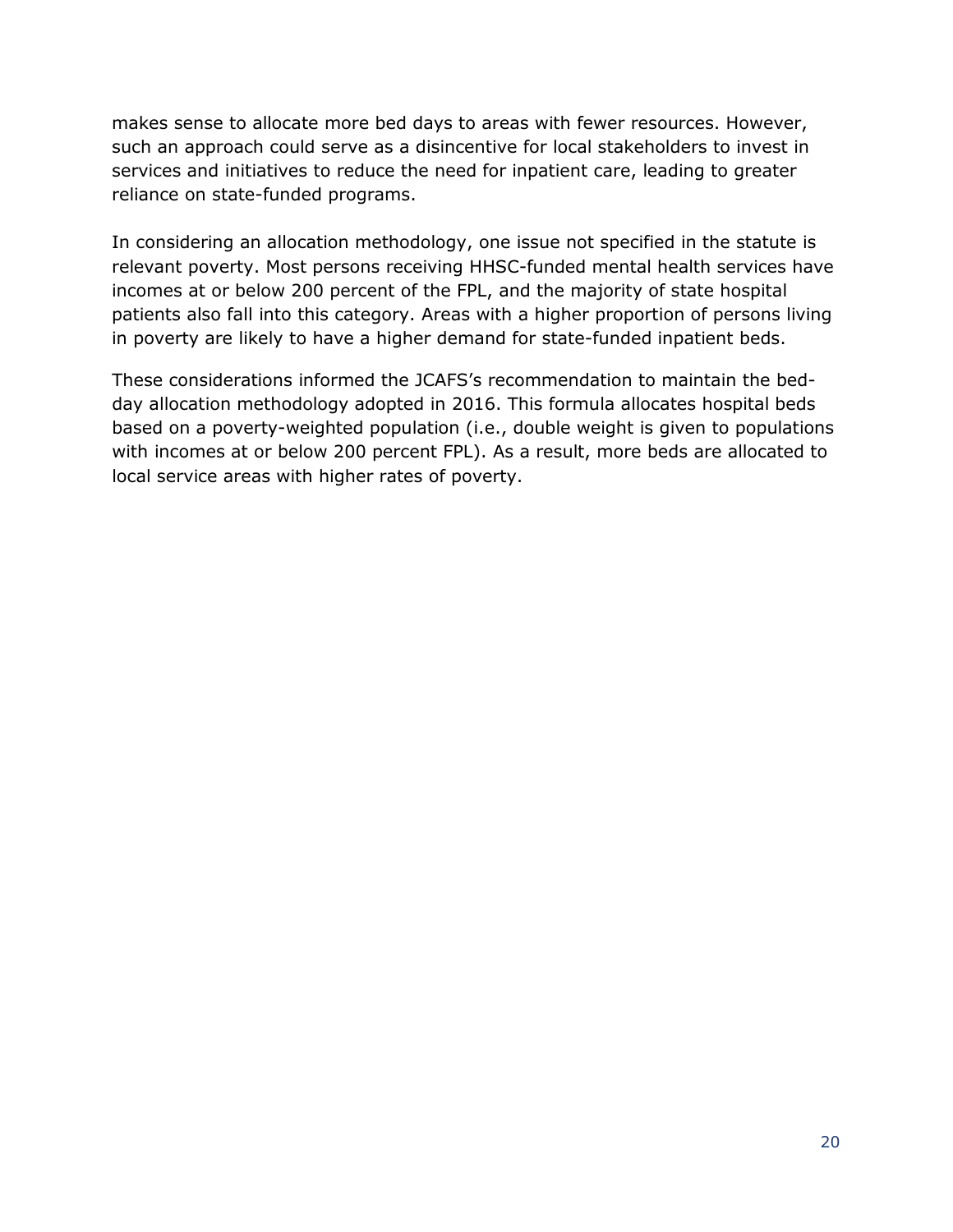# <span id="page-22-0"></span>**7. Outcomes of Implementation - Utilization Review**

*These recommendations reflect the views of the JCAFS and may not reflect the position of HHSC.* 

The goal of the utilization review protocol is to bring key stakeholders together to identify factors contributing to patterns of utilization and barriers to timely discharge, successful and new strategies to address local and regional challenges, and systemic issues and resource needs to inform state policymakers. The JCAFS Access subcommittee completed one cycle of utilization review in 2019. The review focused on length of stay for persons with 46B IST commitments. The 2019 utilization review process had two components which was a review of the length of stay data for forensic IST patients, and a review of opportunities to reduce the number of persons on the forensic wait list and length of time they spend on the wait list. The JCAFS Access subcommittee reviewed and heard presentations regarding innovative programs that have the potential to have a positive impact on the forensic wait list.

The JCAFS Access subcommittee identified common issues that are impacting the number of persons on the forensic wait list as well as the length of stay for persons who have IST commitments. Common issues identified are:

- 1. A need for placement of persons in a least restrictive competency restoration program setting.
- 2. A need for improved efficiencies in the state hospital competency restoration services.
- 3. A need for expansion of effective Jail Outreach programs.

The review of length of stay data for persons with IST commitments and the number of persons on the forensic wait list and the length of time they spend on the wait list revealed a critical need for:

1. The continuation and full implementation of the "562 review process." This clinical security review process, implemented as a result of S.B. 562 and H.B. 601, 86th Legislature, Regular Session, 2019, allows the state hospitals to determine the appropriate facility security level an individual who has been committed as incompetent to stand trial or acquitted as not guilty by reason of insanity should be admitted to, based on clinical, safety and programmatic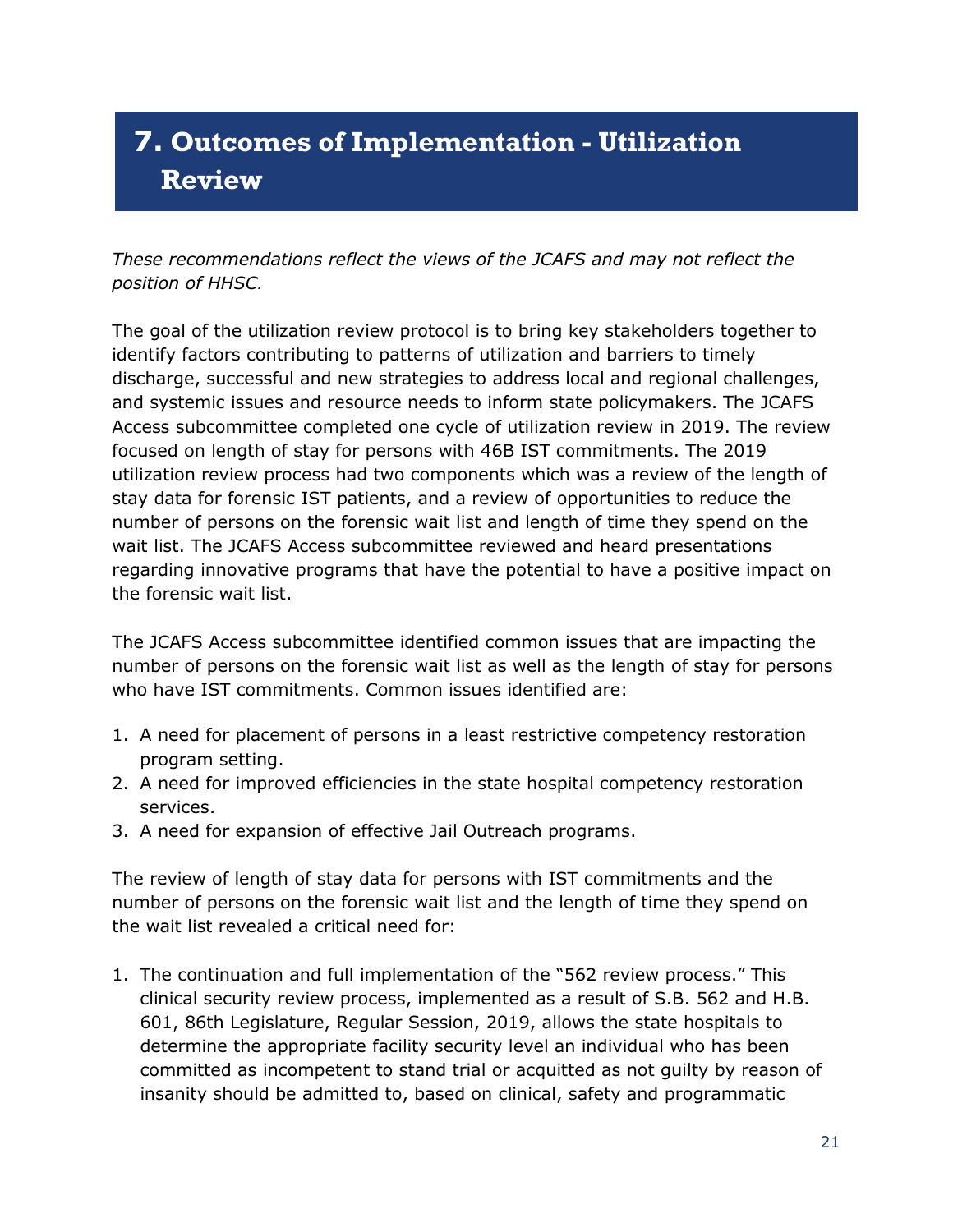needs. The clinical security review process includes determining whether individuals who would have historically been admitted to a state hospital maximum security unit could be directly admitted to a non-maximum security unit or state supported living center.

- 2. The implementation of the new Competency to Stand Trial (CST) report template that was approved by the State Hospital Medical Executive Committee in November 2019.
- 3. The establishment and implementation of a mechanism to monitor the timeframes for each of the six steps of the competency restoration process for each of the state hospitals providing competency restoration.
	- a. Date of admission to referral for CST evaluation.
	- b. Referral for CST evaluation to assignment to an evaluator.
	- c. Assignment of an evaluator to completion of evaluation.
	- d. Completion of evaluation to report completion.
	- e. Report completion to submission to the court.
	- f. Submission to the court to discharge of the patient.
- 4. The identification of LMHAs/LBHAs with Jail Outreach programs that are having demonstrated success and where pilot programs have been implemented.
- 5. The identification of best practices from those programs and expand them to other areas of the state.

The committee's ability to complete utilization review activities in 2020 was impacted by the COVID-19 pandemic and will be carried out through fiscal year 2021.

In 2020, the JCAFS is implementing a revised utilization review protocol which will include the use of a JCAFS data dashboard for reporting and analyzing state hospital bed-day utilization and a reassessment of the utilization review studies done in 2017, 2018, and 2019 to evaluate factors that impact bed day-utilization, readmissions, and length of stay.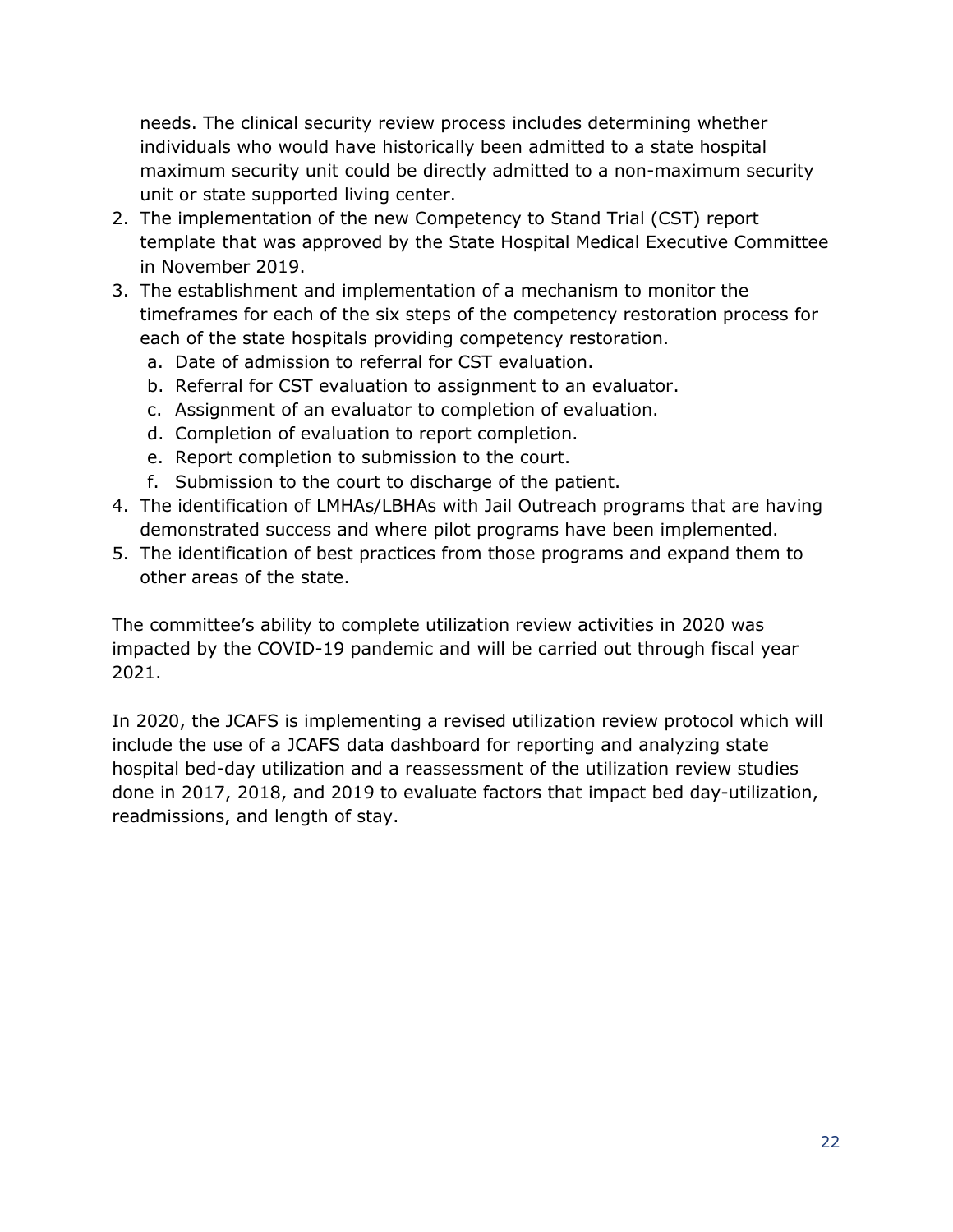# <span id="page-24-0"></span>**8. JCAFS Recommendations to Enhance the Effective and Efficient Allocation of State-Funded Hospital Beds**

*These recommendations reflect the views of the JCAFS and do not include separate recommendations from HHSC.* 

Like other states across the country, Texas faces a growing crisis in effectively serving Texans with mental illnesses that are involved with the criminal justice system. The number of persons found IST and added to Texas' waitlist for competency restoration services continues to increase, with over 1,100 persons on the forensic waitlist and 65 percent of state hospital beds in Texas currently utilized by the forensic population. A systematic approach to forensic and diversion services is needed to both reduce the number of persons entering the criminal justice system and more efficiently utilize resources for persons who need them. The JCAFS recommendations are as follows:

1. Create an Office of Forensic Services that is responsible for the coordination, contractual development, and management of all forensic services funded by the state. At present, no central office within HHSC coordinates forensic services across the Health and Human Services (HHS) system. A central coordinating office with input into all aspects of policy, service delivery, funding, and rulemaking will ensure a comprehensive, integrated, and strategic systems-level approach to the coordination and oversight of forensic and diversion services across HHS. The office would serve as a liaison for forensic services between state hospitals, state supported living centers and community-based mental health and intellectual and developmental disability services. It would also ensure that the responsibilities of S.B. 1507, 84th Legislature, Regular Session, 2015, are met, which is to utilize every opportunity to strengthen the position of the Forensic Director.

A list of suggestions that would strengthen the position is outlined below. To accomplish the goals outlined in this set of recommendations it is essential that this position report at an appropriate level within the agency and that it has access to appropriate personnel to support the activities of the office. Responsibilities of the Forensic Director and core functions of the Office of Forensic Services should include: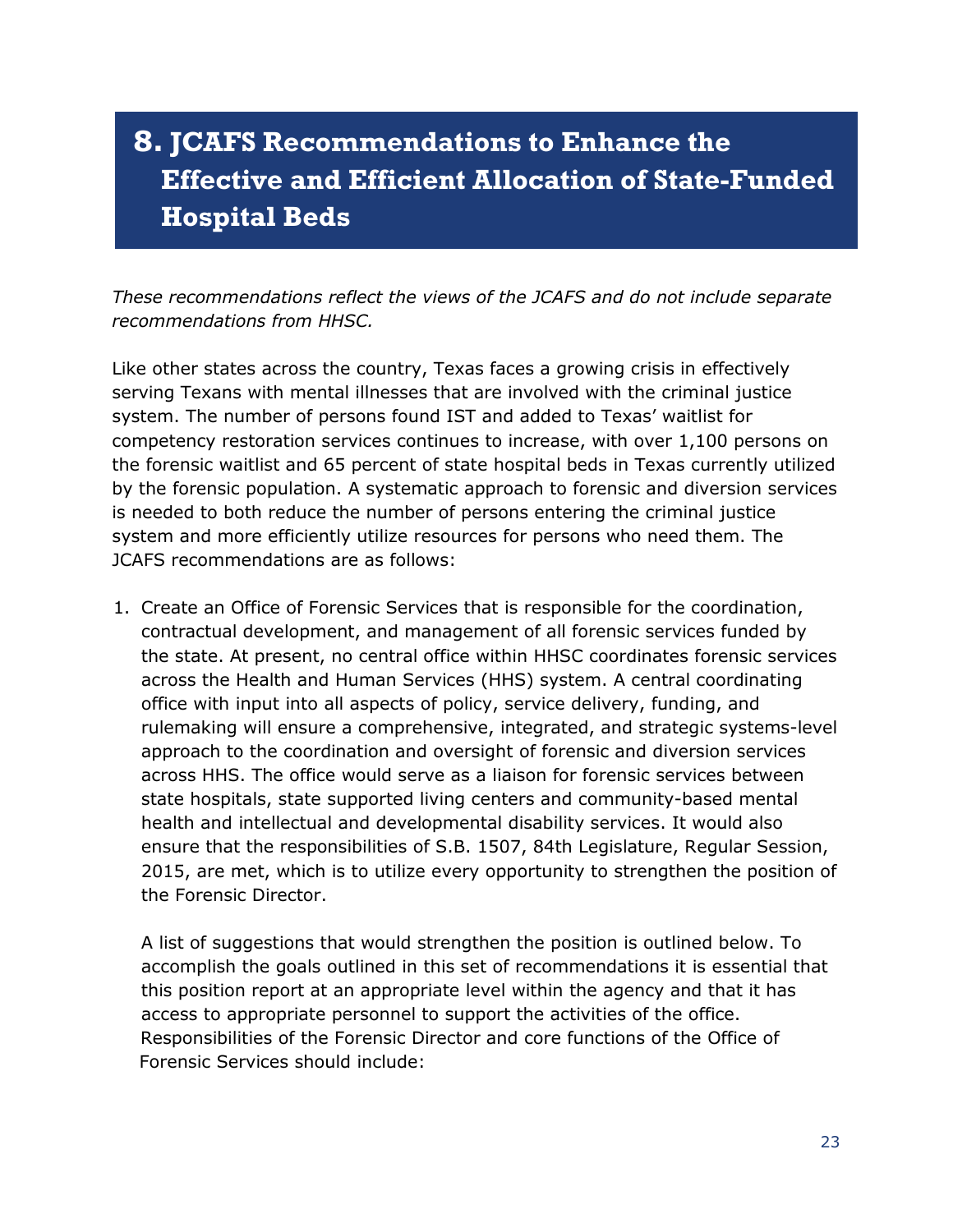- a. Development of a statewide coordination plan that will address policy, services and funding needs of persons who are justice-involved to include the forensic population;
- b. Policy and services development, implementation, analysis, and expansion;
- c. Development of special initiatives at the state and national levels;
- d. Training and technical assistance to LMHAs/LBHAs, courts, jails, and law enforcement, including the development of a "learning community" among these institutions to help facilitate the implementation of best practices for each region of the state.
- e. Direction and coordination of data analyses to improve efficiencies and identify relevant trends related to the forensic population;
- f. Provision of technical assistance and input regarding contract language and expected outcomes for all HHSC contracted forensic services;
- g. Provision of input into the delivery of forensic services within the state hospital system by serving as a liaison to the state hospital leadership team and by serving as a member of the state hospital governing board;
- h. Provision of consultation services to ensure coordination and integration between the local courts, jails, law enforcement and state hospitals; and
- i. Provision of support services to the JCAFS in the development of policy and legislative proposals for the improvement of forensic services in the state.
- 2. Develop a comprehensive, state-level strategic plan for the coordination and oversight of forensic services in Texas. As of July 2020, the state forensic waitlist has grown to over 1,100 persons, and a comprehensive and coordinated plan to address the systemic drivers of this waitlist does not currently exist. A strategic plan would establish priorities, programs, and processes to improve forensic and diversion services, including how to reduce and triage the forensic waitlist; identify measures for quality and effectiveness; and ensure coordination internally and with multiple system stakeholders, external partners, settings, and disciplines. This new Forensic Plan should be attached to, or incorporated into, the *Texas Statewide Behavioral Health Strategic Plan*.
- 3. Expand and contract for diversion programs around the state. Pre-arrest and pre-booking diversion programs have demonstrated success in preventing persons with mental and substance use disorders from entering the criminal justice system and promoting alternatives to arrest, jail, and emergency room visits for law enforcement. First and foremost, diversion programs should identify mental health care as a medical need and be tailored to the community. Programs may include models based on The Harris Center and Crisis Intervention Teams as well as alternative models that incorporate mental health clinicians at 911 call centers, add clinical expertise to multidisciplinary field teams, and use appropriately shared care data for decision making and care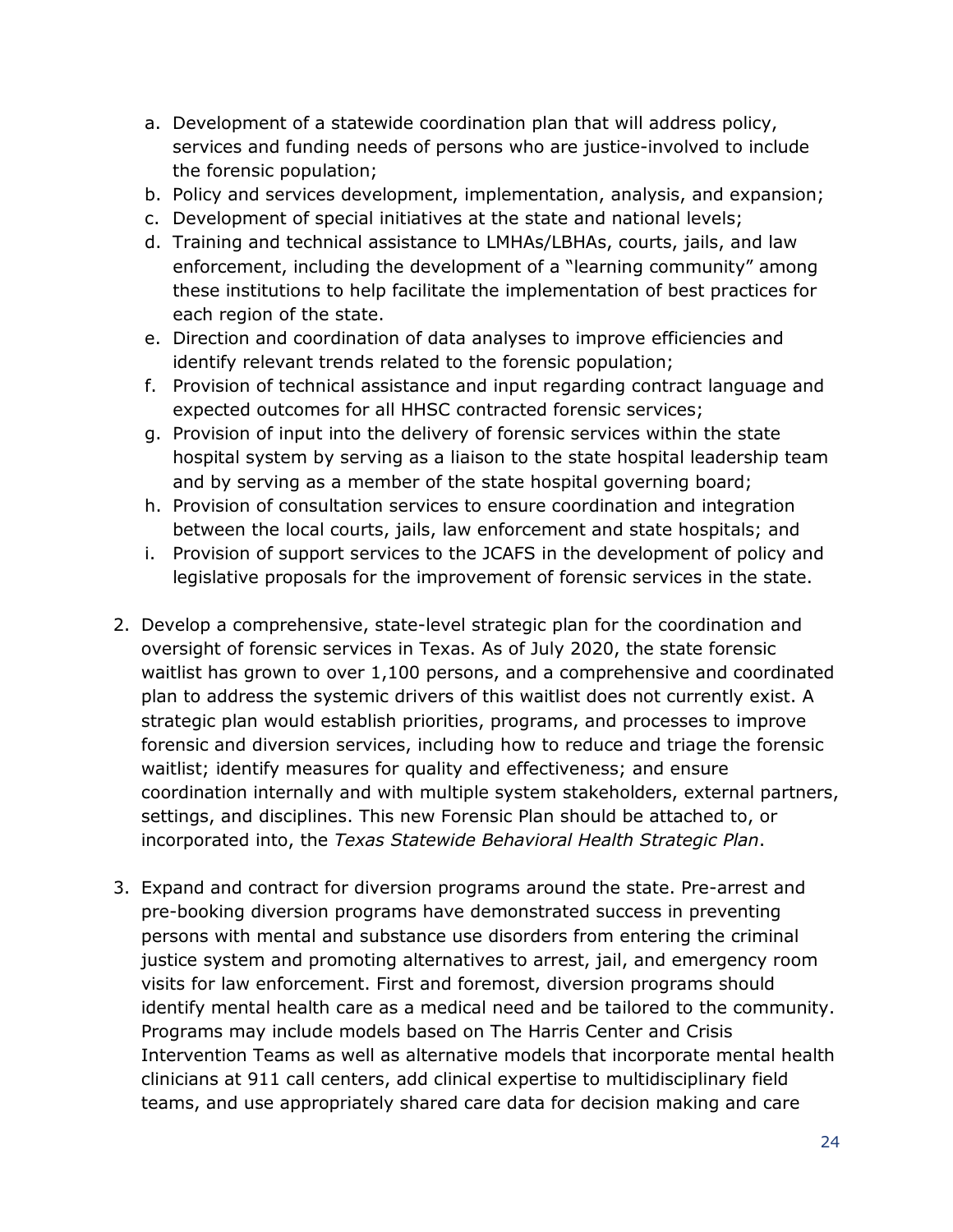linkages. Diversion programs should also address the need for funding of crisis facilities and inpatient beds when needed at the time of diversion.

- 4. Expand, improve and contract for OCR and JBCR programs around the state. To reduce the number of people who end up on the waiting list for competency restoration services in state hospitals, OCR and JBCR are viable alternatives. HHSC currently funds some OCR and JBCR programs and should expand capacity across the state. Rigorous analyses of performance data will be necessary to provide oversight, monitor outcomes, and ensure effectiveness. Performance improvement practices may be needed to support growth in the number of OCR and JBCR programs. Additionally, standards of practice based on demonstrated successful programs should be written into contractual language for these programs.
- 5. Implement the JCAFS recommendations for the state hospital forensic program, which are as follows:
	- a. Continue and fully implement the "562 review process" which is designed to allow the state hospital team to determine whether an individual requires placement in a maximum-security bed or a non-maximum-security bed.
	- b. Implement throughout the state hospital system the new CST report template that was approved by the System Medical Executive Committee at their November 2019 meeting.
	- c. Establish and implement a mechanism to monitor the timeframes for steps in the competency restoration process for state hospitals.
	- d. Request funding to renovate and operationalize up to 180 beds that have been previously identified as currently unused and feasible to rehabilitate and utilize. If it is determined that it is more cost effective to construct new beds, then request funding for an equal number of new beds.
- 6. Implement the JCAFS recommendations for jail outreach programs**.**  Collaborative jail outreach programs enable LMHAs/LBHAs (and other agencies providing mental health treatment) to partner with jails to start persons on medications as soon as possible after arrest, ensure persons are maintained on medication while they are in jail, re-evaluate these persons prior to transfer to the state hospital for competency restoration to ensure they are still incompetent, and provide post discharge support in jail after they are restored and returned. These programs are currently piloted at several jails and have been successful in both shortening lengths of stay in competency restoration programs and in removing persons from the forensic waitlist who are no longer found IST.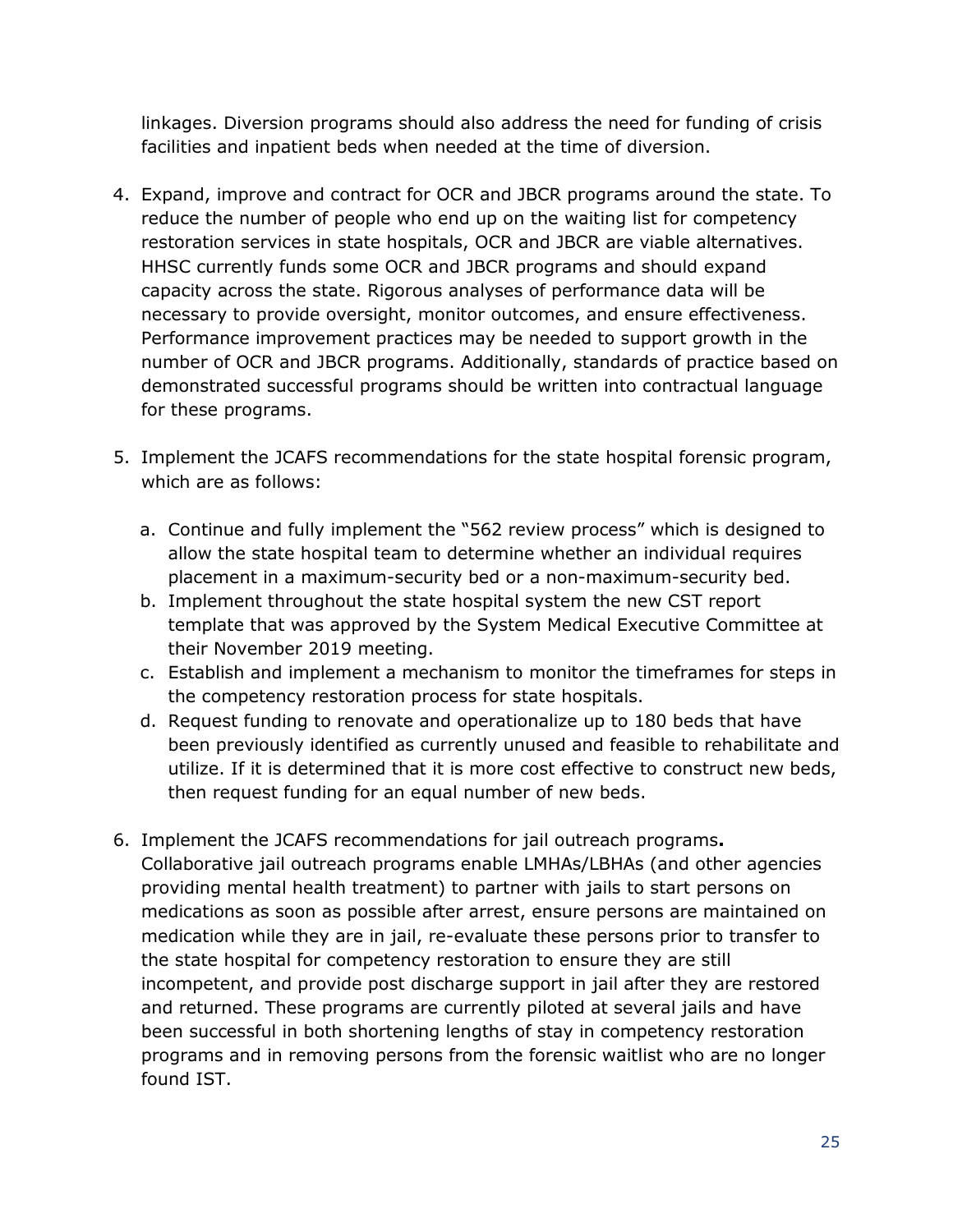7. Contractually require a forensics and diversion coordinator to be located in each LMHA/LBHA. Locating a forensic coordinator in each LMHA/LBHA would ensure coordination with the state hospitals, courts, jails, law enforcement, community corrections, community health, and mental health providers. This position would also support an efficient flow of persons through the competency restoration process and improve continuity of care. JCAFS recommends dedicating a fulltime forensics and diversion coordinator position to be located in each LMHA/LBHA. If this option is not currently feasible, it is recommended that each LMHA/LBHA assign an existing person to be the main point of contact with the new Office of Forensic Services. HHSC should consult with the Texas Correctional Office on Offenders with Medical and Mental Impairments (TCOOMMI) to ensure efforts are not duplicated with their services and that a forensics and diversion coordinator fulfills a need not already filled by TCOOMMI staff at each LMHA/LBHA.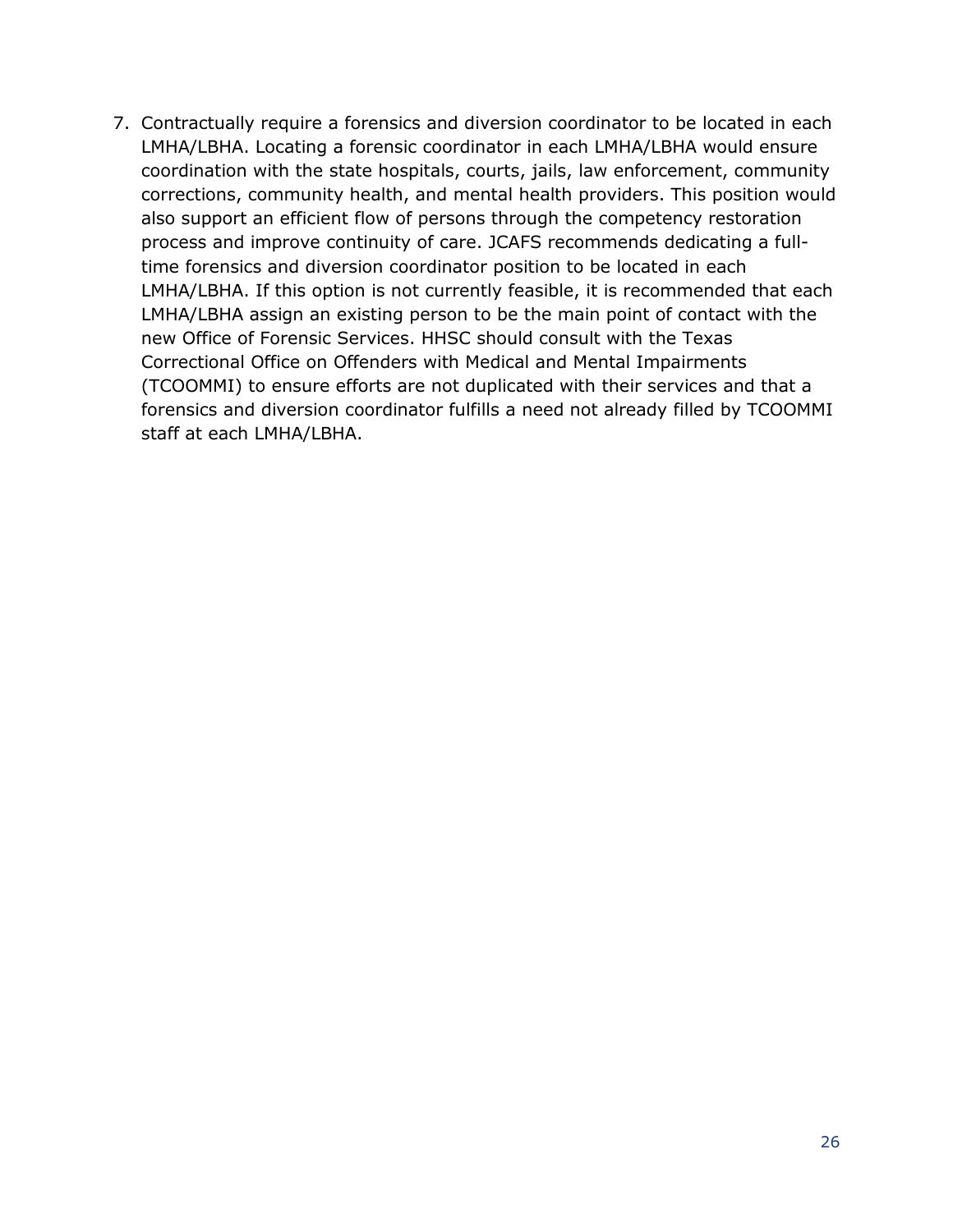## <span id="page-28-0"></span>**9.Conclusion**

In 2020, the JCAFS recommended no changes to the allocation methodology which was adopted in 2016. Revisions to the utilization review protocol were recommended which include the use of a JCAFS data dashboard for reporting and analyzing state hospital bed-day utilization and a reassessment of utilization review studies completed in 2017, 2018 and 2019 to evaluate factors that impact bed-day utilization, readmissions, and length of stay.

Based on the results of the utilization review in 2019 and stakeholder input, the JCAFS recommends addressing Texas' growing crisis in effectively serving Texans with mental illnesses that are involved with the criminal justice system. HHSC will continue to work with the JCAFS to ensure the continuum of inpatient psychiatric services meets the needs of Texans.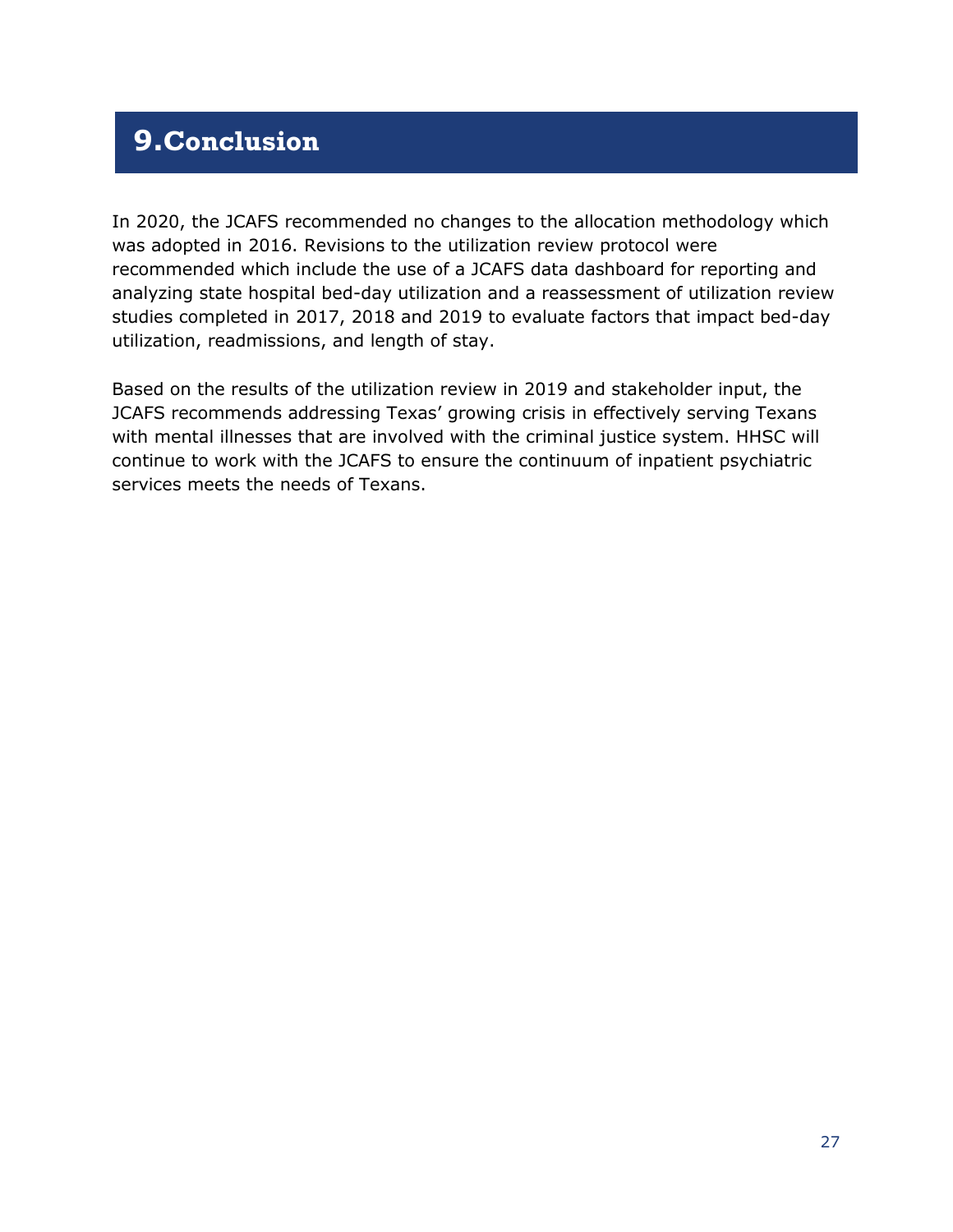## **List of Acronyms**

<span id="page-29-0"></span>

| <b>Acronym</b> | <b>Full Name</b>                                                              |
|----------------|-------------------------------------------------------------------------------|
| <b>CMHH</b>    | Community Mental Health Hospital                                              |
| <b>CST</b>     | Competency to Stand Trial                                                     |
| <b>FPL</b>     | <b>Federal Poverty Level</b>                                                  |
| <b>HHS</b>     | <b>Health and Human Services</b>                                              |
| <b>HHSC</b>    | <b>Health and Human Services Commission</b>                                   |
| <b>IST</b>     | Incompetent to Stand Trial                                                    |
| <b>JCAFS</b>   | Joint Committee on Access and Forensic Services                               |
| <b>LBHA</b>    | Local Behavioral Health Authority                                             |
| <b>LMHA</b>    | Local Mental Health Authority                                                 |
| <b>OCR</b>     | <b>Outpatient Competency Restoration</b>                                      |
| <b>JBCR</b>    | Jail-Based Competency Restoration                                             |
| <b>PPB</b>     | Private Psychiatric Bed                                                       |
| <b>PESC</b>    | Psychiatric Emergency Services Center                                         |
| <b>TCOOMMI</b> | Texas Correctional Office on Offenders with Medical and Mental<br>Impairments |
| <b>CMHH</b>    | <b>Community Mental Health Hospital</b>                                       |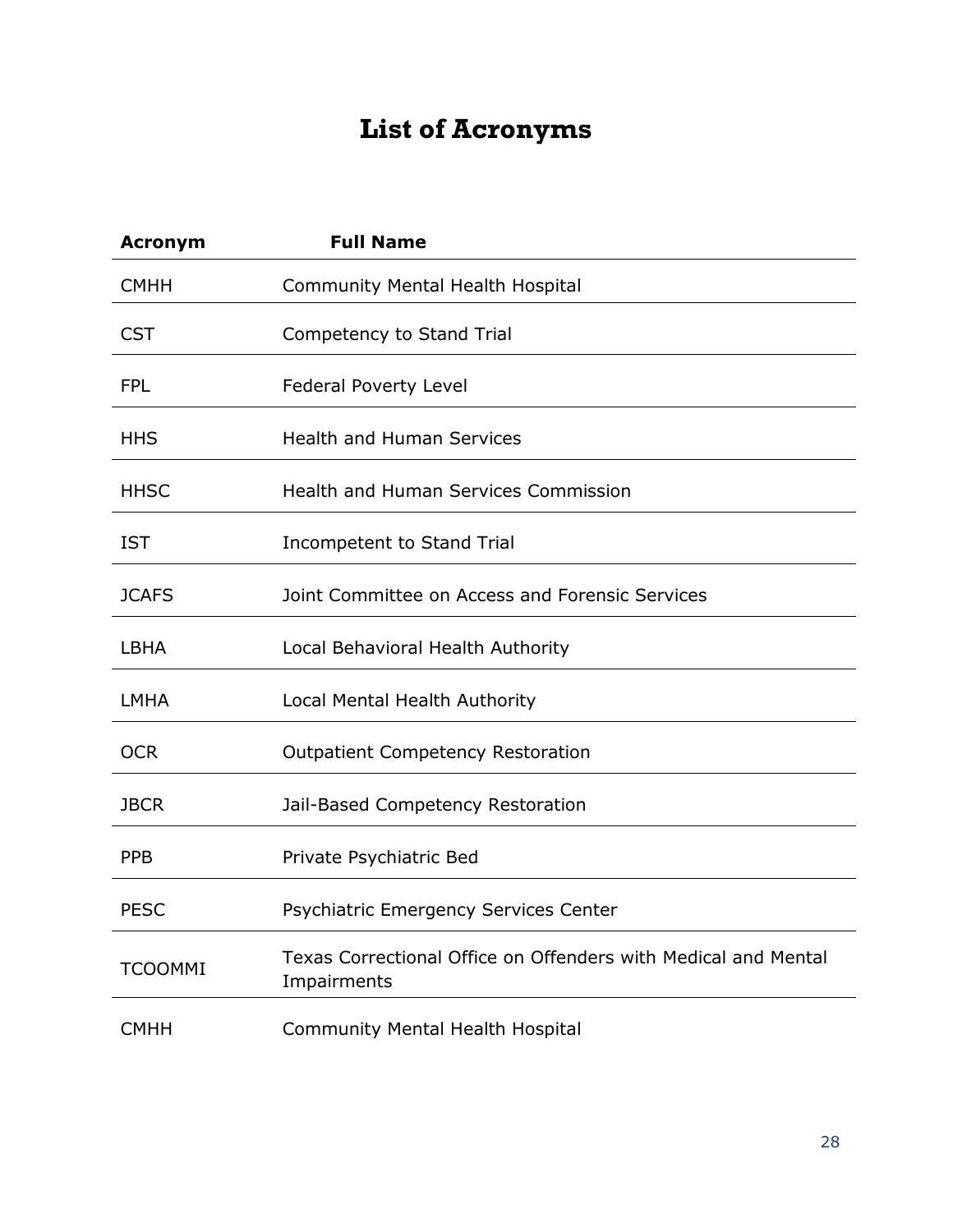### <span id="page-30-0"></span>**Appendix A. JCAFS Recommendations for Updated Bed Day Allocation Methodology and Utilization Review Protocol**

*2020 recommendations from the JCAFS to the Executive Commissioner regarding an updated Bed Day Allocation Methodology and Utilization Review Protocol*

### <span id="page-30-1"></span>**Recommendations for an Updated Bed-Day Allocation Methodology**

In developing a bed-day allocation methodology, Health and Safety Code, Section 533.0515, requires an evaluation of factors that impact utilization, including clinical acuity, prevalence of serious mental illness, and the availability of resources in a given region. As described in Section 5, the JCAFS considered each of these factors in making its recommendations.

The JCAFS's three recommendations in 2020 related to the allocation of beds are unchanged from the previous recommendations made in 2016 and 2018. They include:

- 1. Continue to allocate beds based on the poverty-weighted population within each local service area;
- 2. Retain the current exclusions for bed days in maximum security units and the Waco Center for Youth; and
- 3. Do not impose any sanction, penalty, or fine for utilization above allocated bed Days.

The current methodology allocates bed days based on the poverty-weighted population in each local service areas*.* A poverty-weighted population gives double weight to populations with incomes at or below 200 percent of the FPL:

*Poverty-weighted Population = Total Population + Population ≤ 200% FPL*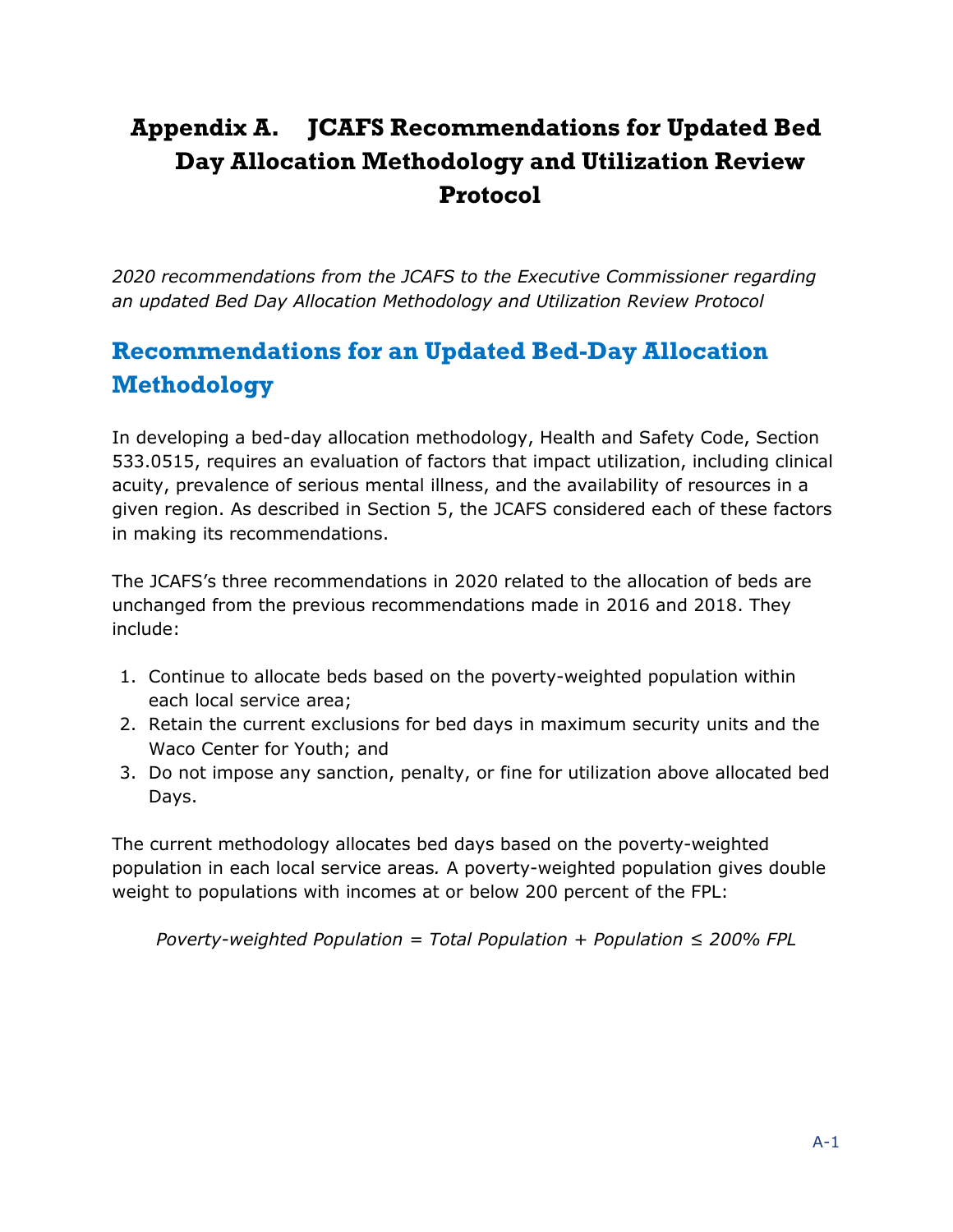The committee based its recommendation to use the poverty-weighted population on the following:

- The overwhelming majority of persons receiving HHSC Behavioral Health Services Section-funded services have incomes at or below 200 percent FPL.
- Beginning in the 84th Legislative Session, the Legislature has used the poverty weighted population as the basis for comparing per capita funding among local authorities and appropriating funds to those below the statewide level of per capita funding. Using the same metric for allocating funding and hospital beds allows for a consistent approach to resource allocation.
- The proposal to move to the poverty-weighted population in the 84th Legislative Session was supported by a broad group of stakeholders.

With respect to sanctions or penalties, the JCAFS recommended the state not impose sanctions, penalties, or fines on local authorities that use more than the allocated number of hospital bed days. Rather, the bed-day allocation methodology should continue to be used as a metric for analyzing bed-day utilization.

### <span id="page-31-0"></span>**Recommendations for Utilization Review Protocol**

The goal of the utilization review protocol is to bring key stakeholders together to identify factors that contribute to patterns of inpatient utilization and barriers to timely discharge, successful and new strategies to address local and regional challenges, and systemic issues and resource needs to inform state policymakers. The utilization review protocol recommended by the JCAFS in 2016 and in 2018 adopted by the Executive Commissioner established a flexible framework that allowed the model to evolve.

The JCAFS 2020 recommendations related to utilization review are as follows:

- 1. Continue collection of data for the Hospital Bed Day Allocation Report but replace that report with the new JCAFS data dashboard as the primary tool for reporting and analyzing state hospital utilization. In addition to the data on the current dashboard, add two data points to the HBAR.
	- a. LMHA's above and below their bed-day allocation.
	- b. Readmissions by LMHA.
- 2. Assign responsibility for utilization review activities to the JCAFS Access subcommittee.
- 3. The 2020 utilization review protocol will include a reassessment of the studies done in 2017, 2018, and 2019.
	- a. Reassess the 2017 utilization review protocol.